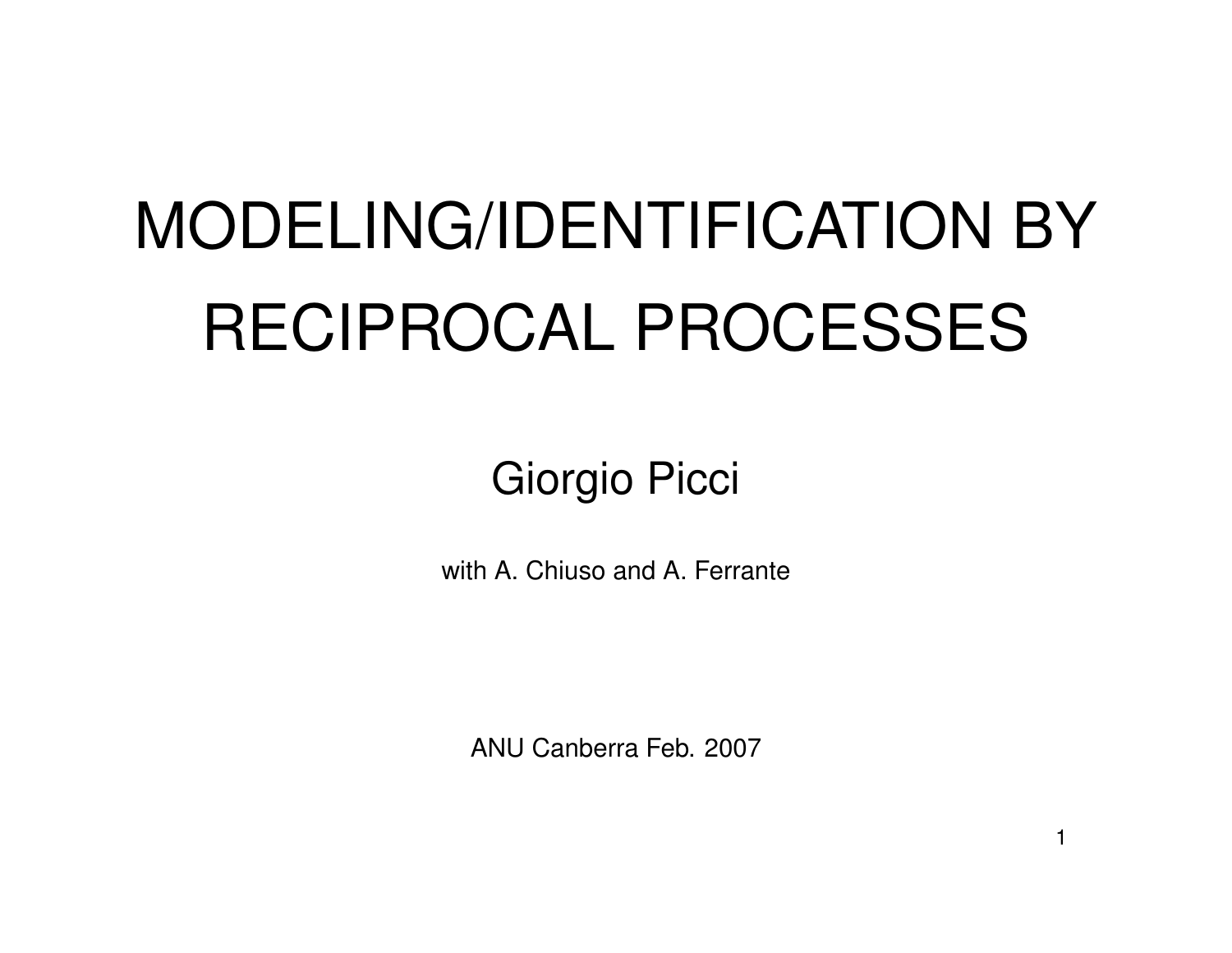#### **MOTIVATION: MODELING (IDENTIFICATION) OF IMAGES**

**Gibbs-Markov** models for random fields (Geman & Geman, Chellappa & Kashyap, Balram & Moura...) lead to difficult estimation problems: simulated annealing, MCMC, etc..

**Reciprocal processes** are G-M random fields well studied in 1-D, admit *descriptor type* representation (Krener, Levy, Frezza ,...) natural **noncausal** extension of linear state space models

**Identification** (subspace) using linear local models structure could be much easier.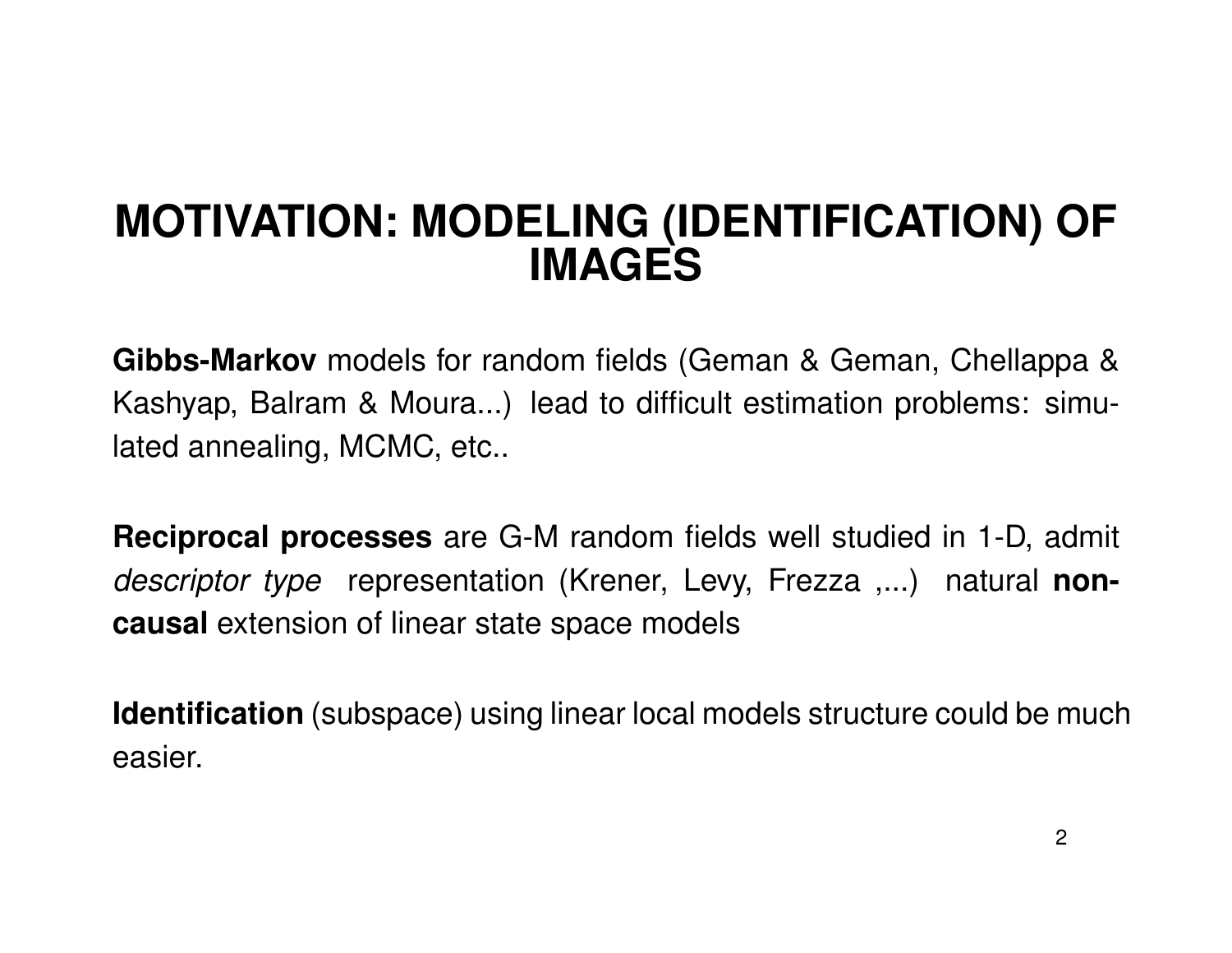#### **TEXTURES: WHAT ARE THEY**

Image on a (finite) 2-D lattice  $\equiv$  (stochastic) random field

 $\{I(k, h); k = 1, \ldots, N, h = 1, \ldots, m\}$ 

**Texture :** ≡ a *(spatially) stationary* random field e.g. River sequence

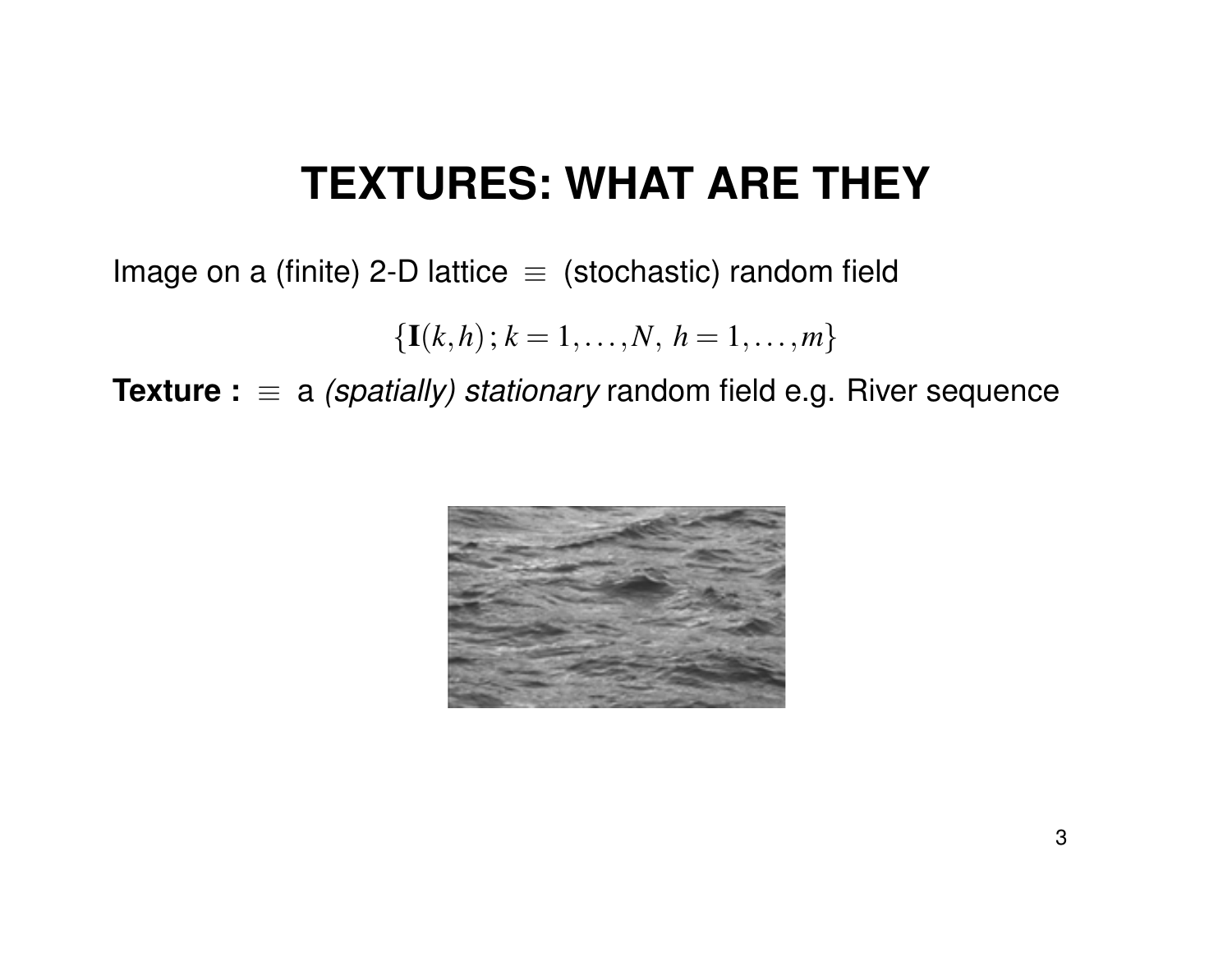### **1-D MODELING OF TEXTURES**

 $N \times m$  pixels:



 ${y(k), k = 1, 2, ..., N}$  *m*-dimensional stochastic process (assume zero mean)

MODEL: to describe the correlation structure of  $\{...y(k-1),y(k),y(k+1),...\}$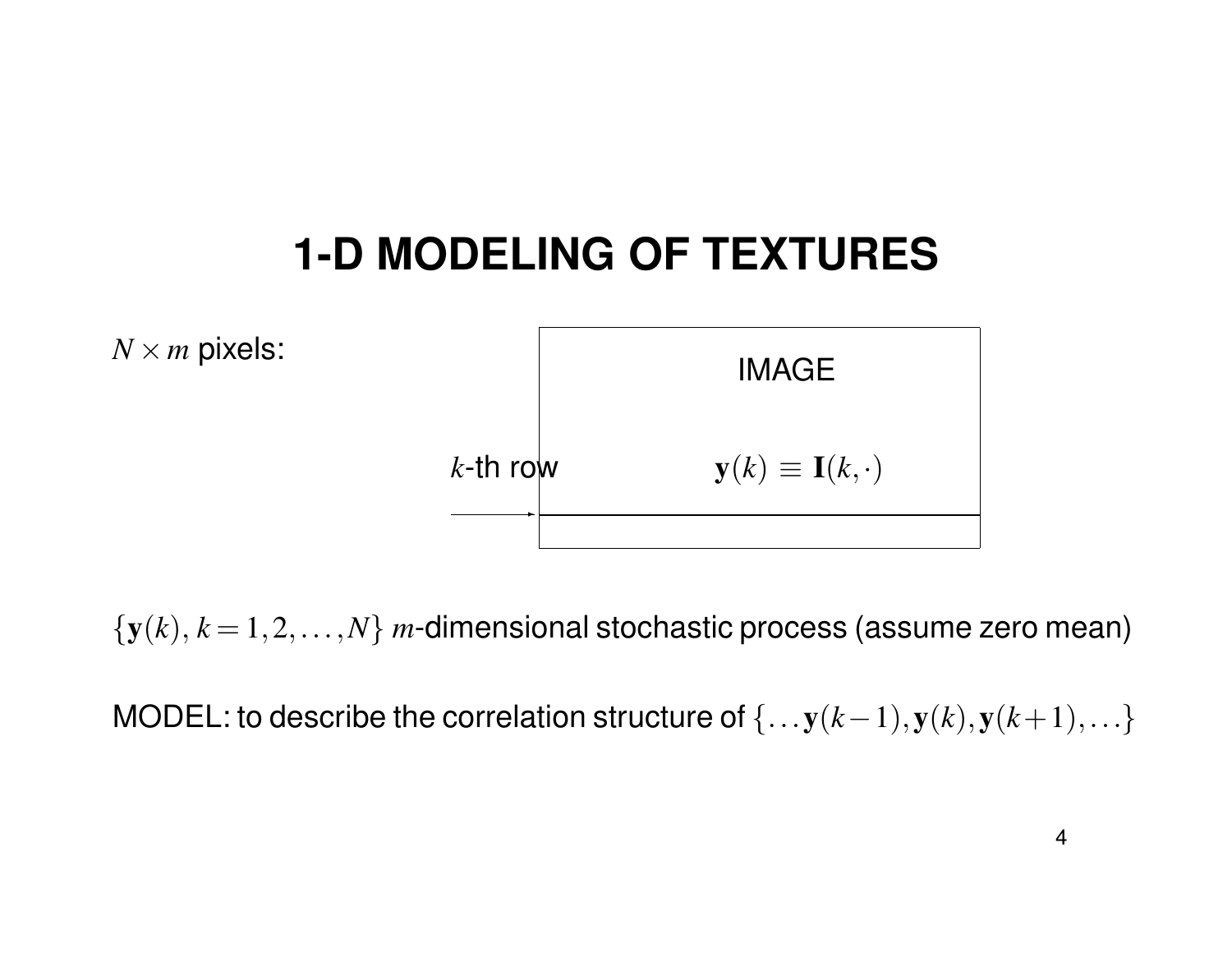#### **STATIONARY PROCESSES ON A FINITE INTERVAL**

Write  $y := \{y(k), k = 1, 2, ..., N\}$  as a column vector with *N* (*m*-dimensional) components. We shall say that y is *stationary* if

$$
\mathbf{R} := \mathbb{E} \mathbf{y} \mathbf{y}^\top = \begin{bmatrix} R(0) & R(1) & \dots & R(N-1) \\ R(1)^\top & R(0) & R(1) & \dots \\ \dots & \dots & \dots \\ R(N-1)^\top & \dots & R(1)^\top & R(0) \end{bmatrix}
$$

(block-Toeplitz structure).

y of full rank (or *minimal*) if covariance matrix  $\mathbf{R} := \mathbb{E} \mathbf{y} \mathbf{y}^\top$  is positive definite.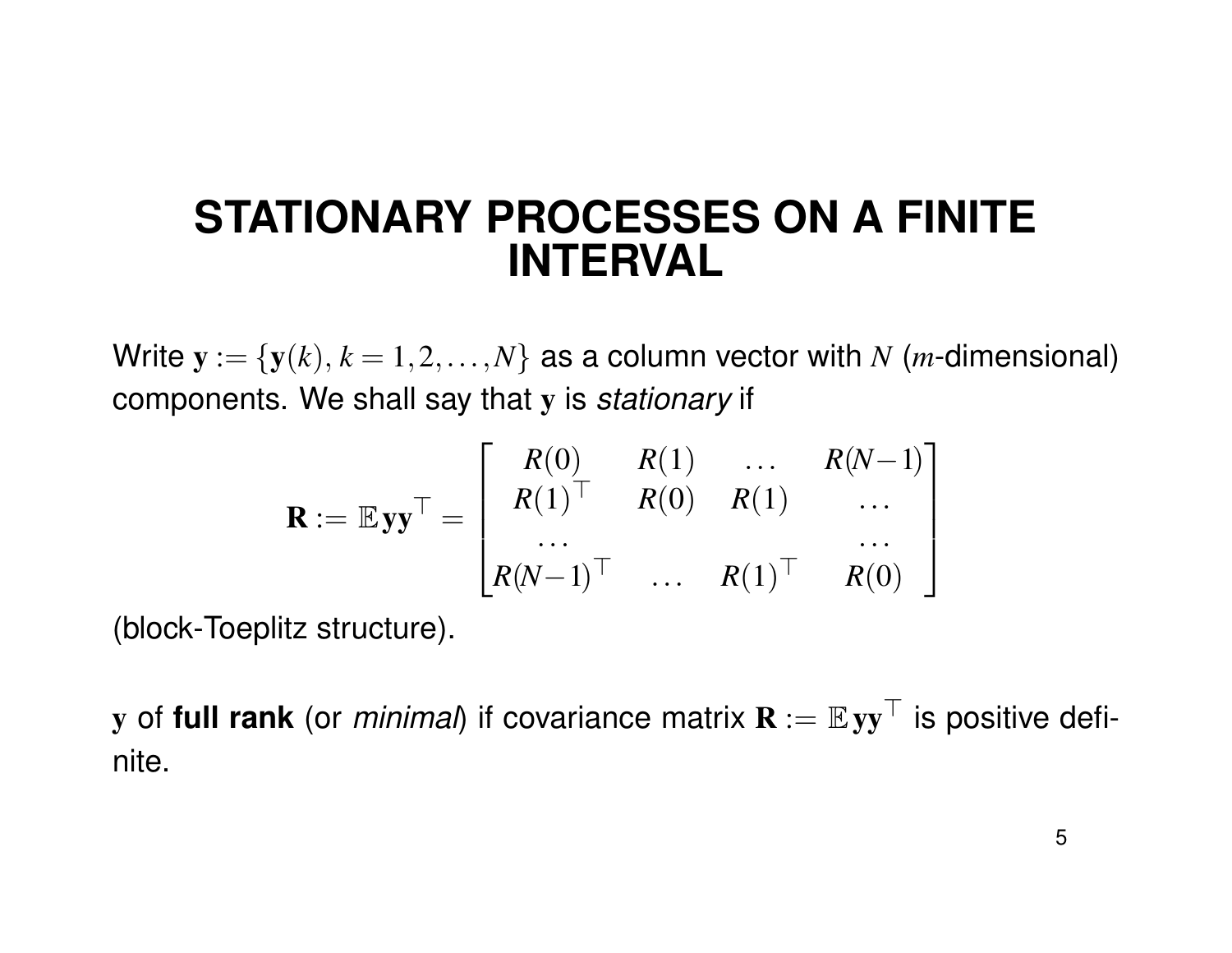### **PERIODIC STATIONARY PROCESSES**

Assume y is a periodic process of period *N*:  $y(k + vN) := y(k)$  for arbitrary  $v \in \mathbb{Z}$ . Make it a process on the *discrete group*  $\mathbb{Z}_N \equiv \{1,2,\ldots,N\}$  with arithmetics mod *N*. Then for  $\tau = 0, 1, \ldots, N/2$  (assume *N* even)

$$
R(N/2 + \tau) = \mathbb{E} \mathbf{y}(t + \tau + N/2) \mathbf{y}(t + N)^{\top} = R(\tau - N/2) = R(N/2 - \tau)^{\top}
$$
  
For  $\tau = N/2 - 1$ 

$$
R(N/2 + \tau) = R(N/2 - \tau)^{\top} \Rightarrow R(1) = R(N/2 + N/2 - 1) = R(N - 1)^{\top}
$$
  
(Also  $R(N) = R(0)$  etc..)

**Fact:** A periodic stationary process of period *N* must have a **block-circulant** covariance matrix.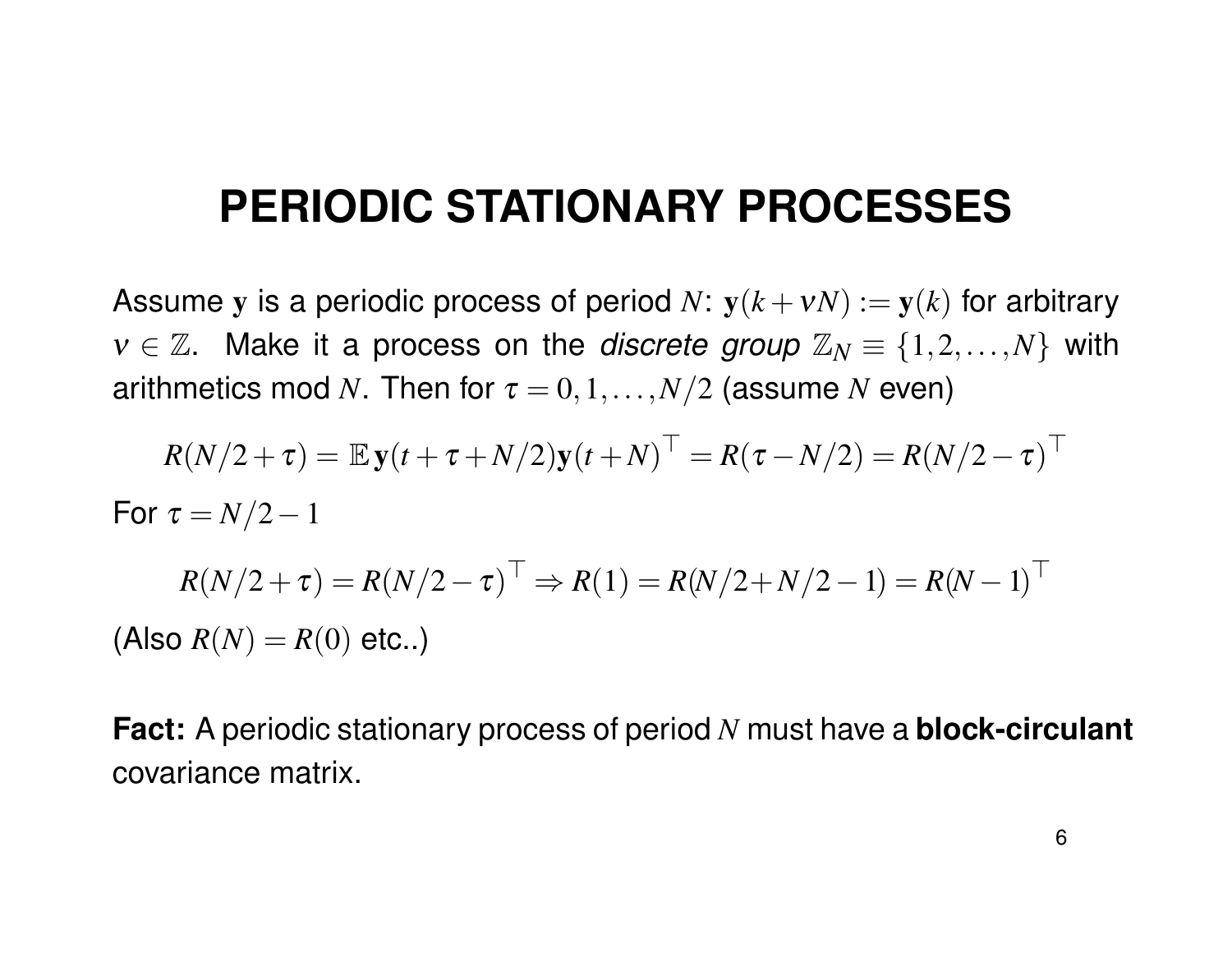#### **(BANDED) BLOCK-CIRCULANT MATRICES**

$$
\mathbf{C}_{N} = \begin{bmatrix} R(0) & R(1) & \dots & R(p) & 0 & \dots & 0 & R(p)^{\top} & \dots & R(1)^{\top} \\ R(1)^{\top} & R(0) & R(1) & \dots & R(p) & 0 & \dots & 0 & \vdots \\ \vdots & & & & & & \vdots & \ddots & \vdots & \vdots & \vdots \\ R(p)^{\top} & \dots & R(1)^{\top} & R(0) & R(1) & \dots & R(p) & 0 & 0 \\ 0 & R(p)^{\top} & \dots & R(0) & \dots & R(p) & \vdots & \vdots \\ \vdots & & & & & \vdots & \vdots & \vdots & \vdots & \vdots \\ R(p) & 0 & \dots & & & & \vdots & \vdots \\ \vdots & & & & & & \vdots & \vdots & \vdots \\ R(1) & \dots & R(p) & 0 & \dots & 0 & R(p)^{\top} & \dots & R(1)^{\top} & R(0) \end{bmatrix}
$$

Notation (for *N* blocks)

 $\mathbf{C}_N = \text{Circ}\{R(0), R(1), \ldots, R(p), 0, \ldots, 0, R(p)^{\top}, \ldots, R(1)^{\top}\}.$ 

7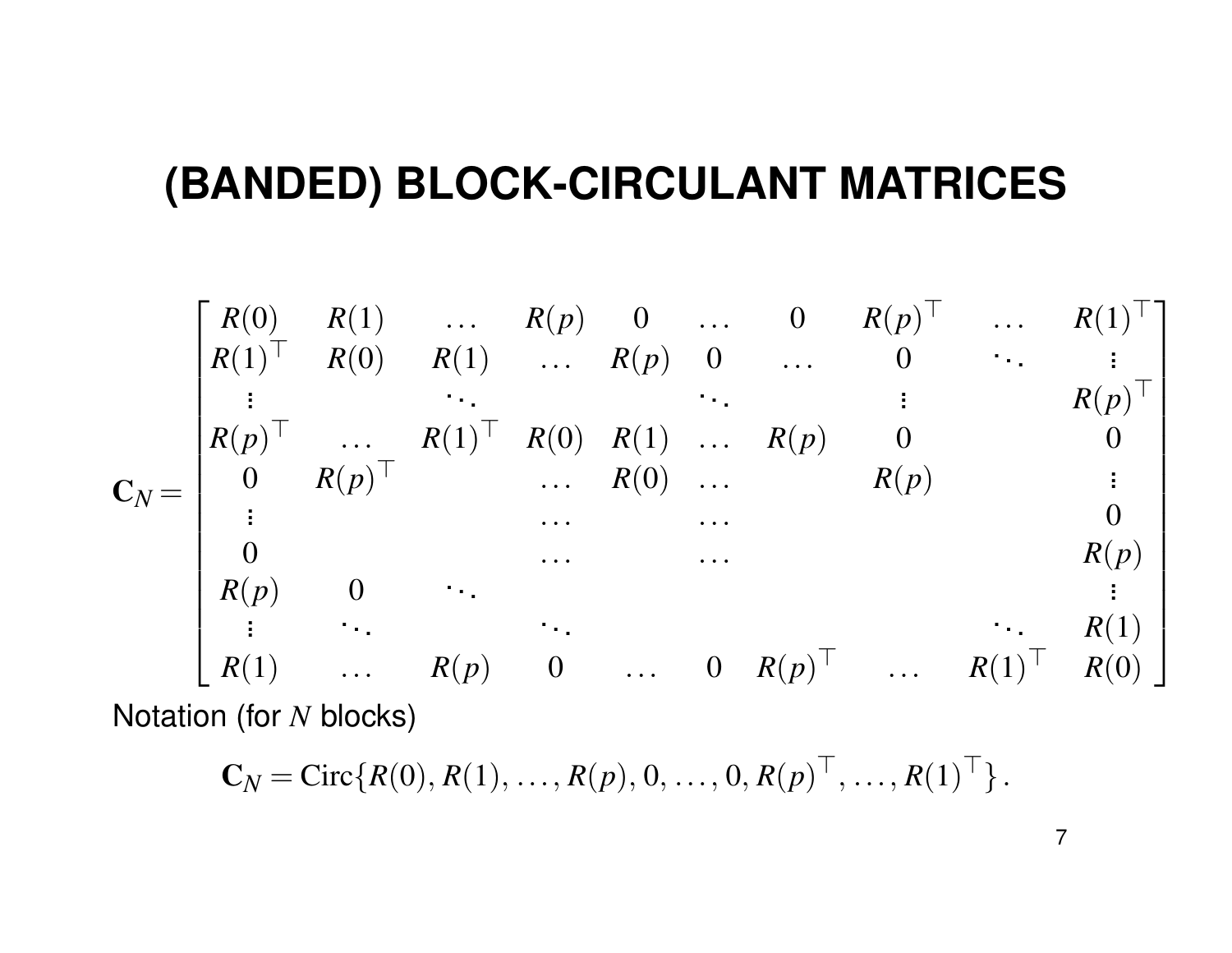#### **SYMBOL OF A (BANDED) BLOCK-CIRCULANT**

Discrete Fourier Transform of the finite sequence of *N* blocks

$$
\{R(0), R(1), \ldots, R(p), 0, \ldots, 0, R(p)^{\top}, \ldots, R(1)^{\top}\}; \qquad R(\tau)^{\top} = R(-\tau)
$$
  

$$
N/2
$$

$$
\Phi(z_k) := \sum_{\tau = -N/2}^{(N/2)} R(\tau) z_k^{-\tau}, \qquad R(\tau) = \frac{2}{N} \sum_{k=-N/2}^{(N/2)} \Phi(z_k) z_k^{\tau} \qquad ((N/2) := N/2 - 1)
$$

 $z \equiv z_k$  runs on the *discrete unit circle*  $\mathbb{C}_N$ ; i.e.  $z_k = \rho^k, k = 0, 1, 2, \ldots, N - 1,$ where  $\rho = e^{i2\pi/N}$  = primitive *N*-th root of unity.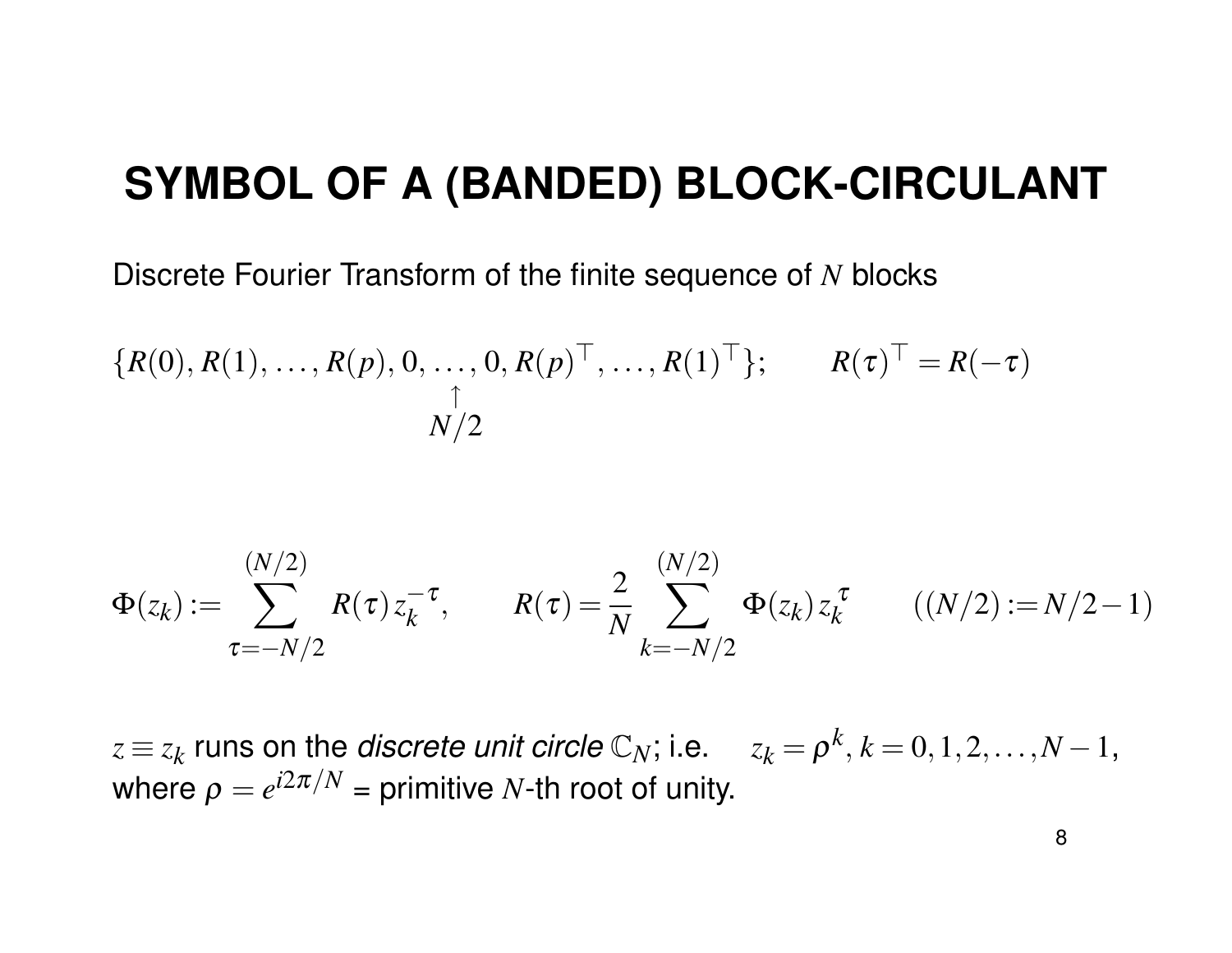More usual (but less convenient):

 $R(0)z^{0} + R(1)z^{-1} + ... + R(p)z^{-p} + 0... + 0 + R(p)^{\top}z^{-N+p} + ... + R(1)^{\top}z^{-N+1}$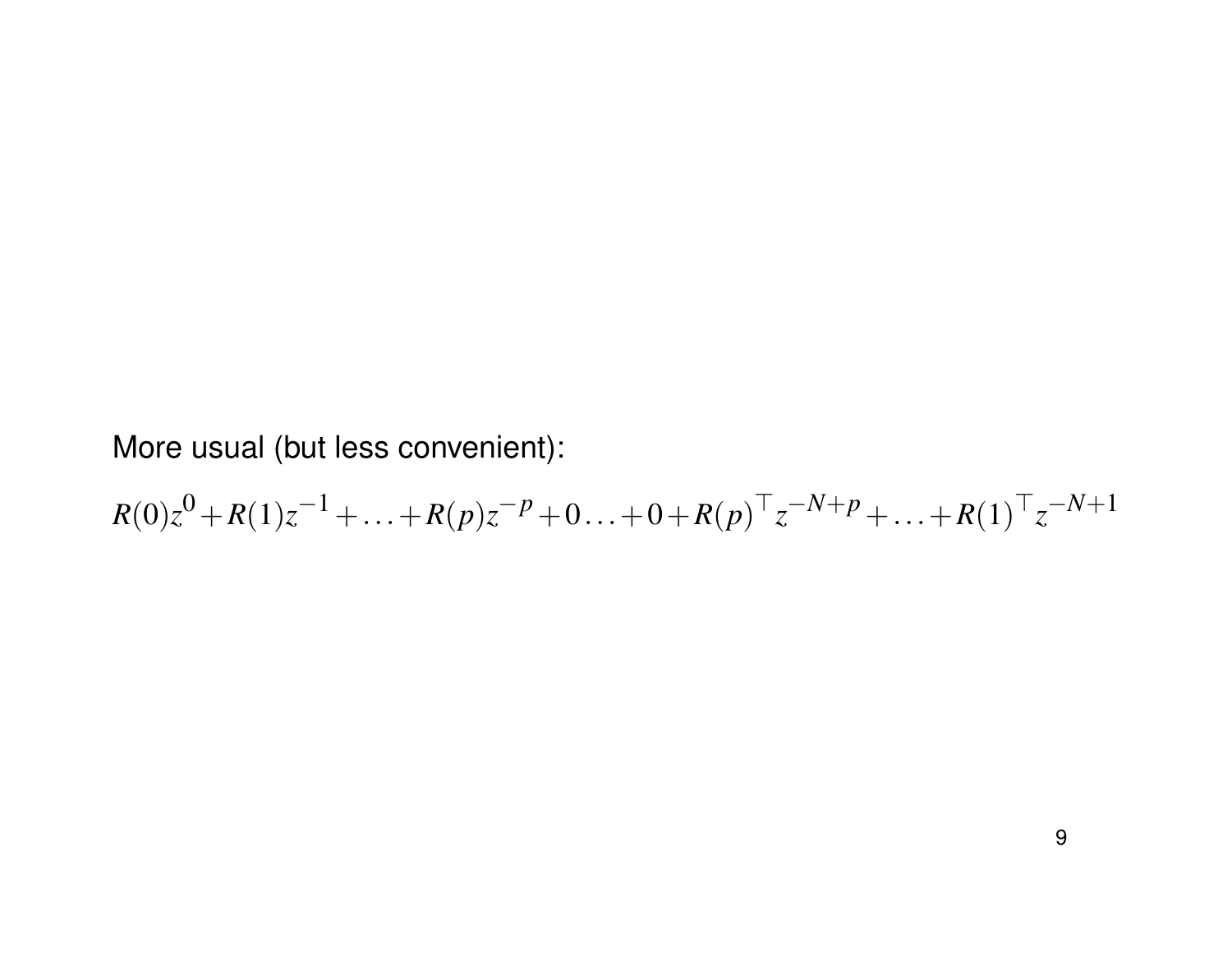#### **PERIODIC EXTENSION OF A STAT. PROCESS**

Can "extend " y to [*N*, 2*N* −1] and make it a periodic process of period 2*N*:  $y(k+2vN) := y(k)$  Augment the covariance to  $2Nm \times 2mN$  so as to make it block-circulant.

$$
R(N+\tau):=R(N-\tau)^\top\,,\qquad \tau=0,1,\ldots N-1
$$

Use only known data !! e.g. for  $\tau = N - 1$ ,  $R(2N-1) = R(1)^\top$  etc.

$$
\mathbf{R} = \begin{bmatrix} R(0) & R(1) & \dots & R(2N-1) \\ R(2N-1) & R(0) & R(1) & \dots & R(1) \\ \dots & \dots & \dots & \dots & \dots \\ R(1) & \dots & R(2N-1) & R(0) \end{bmatrix} = \begin{bmatrix} R(0) & R(1) & \dots & R(1) \\ R(1) & R(0) & R(1) & \dots & \dots \\ \dots & \dots & \dots & \dots & \dots \\ R(1) & \dots & R(1) & R(0) \end{bmatrix}
$$

We don't NEED samples of the process on the half-period [*N*, 2*N* − 1]. Possible to extend the original  **to a smaller interval to make it block**circulant (Dembo, Mallows, Shepp 1989).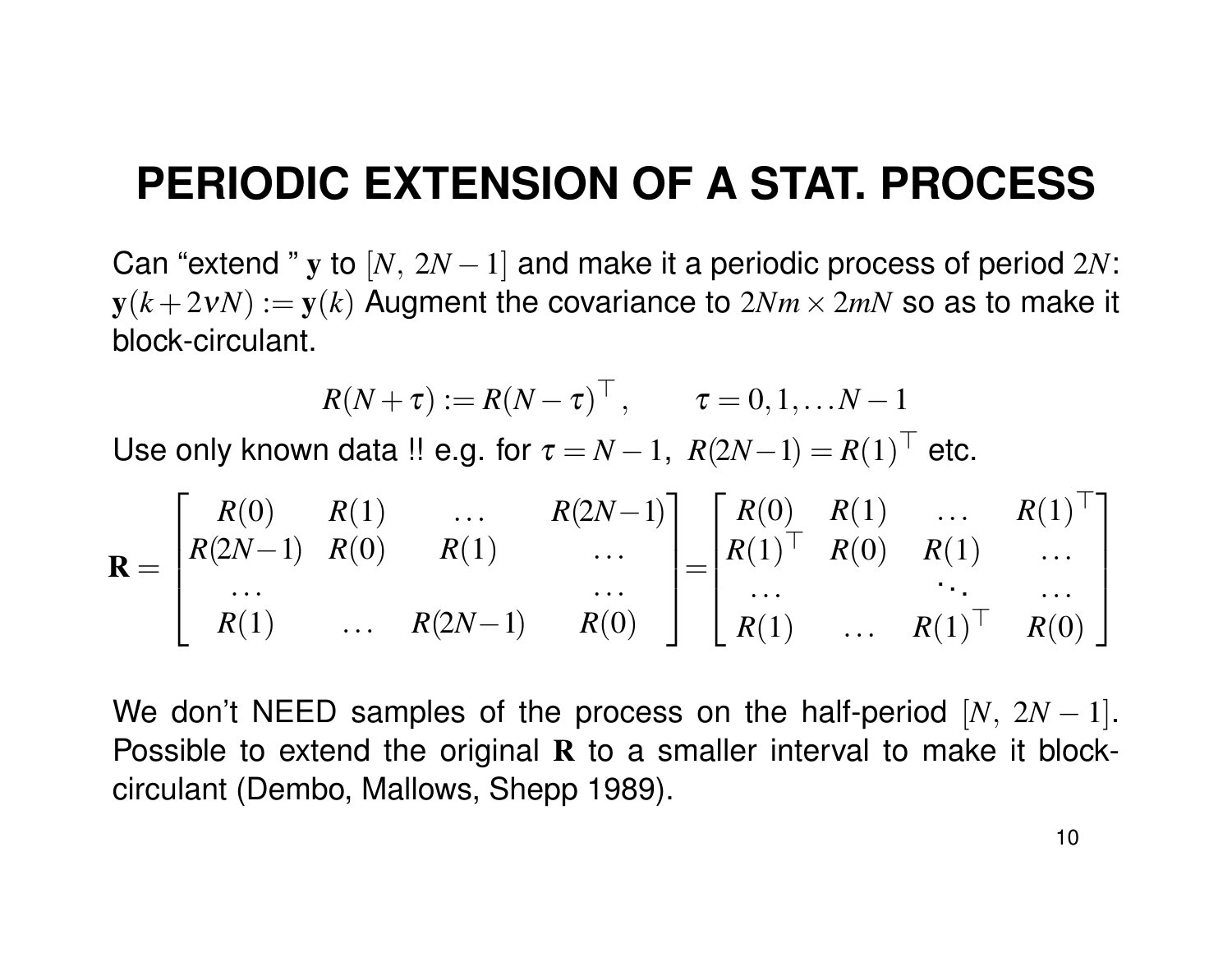#### **SPECTRUM OF A STATIONARY PERIODIC PROCESSES**

Spectrum = symbol of the block-circulant covariance matrix  $$ 

$$
\Phi(z) := \sum_{\tau=-N}^{(N)} R(\tau) z^{-\tau}
$$

The variable  $z \equiv e^{i\Delta k}$  runs on the *discrete unit circle*  $\mathbb{C}_{2N}$  sampled with angular width  $\Delta$   $=$  $2\pi$ 2*N* , starting at  $\theta_0 = -\pi$  and travelled counterclockwise up to the endpoint  $\theta = +\pi$  (excluded).

$$
R(\tau) := \frac{1}{N} \sum_{k=-N}^{(N)} \Phi(\rho^k) \rho^{k\tau} \qquad \rho := e^{i\Delta}
$$

11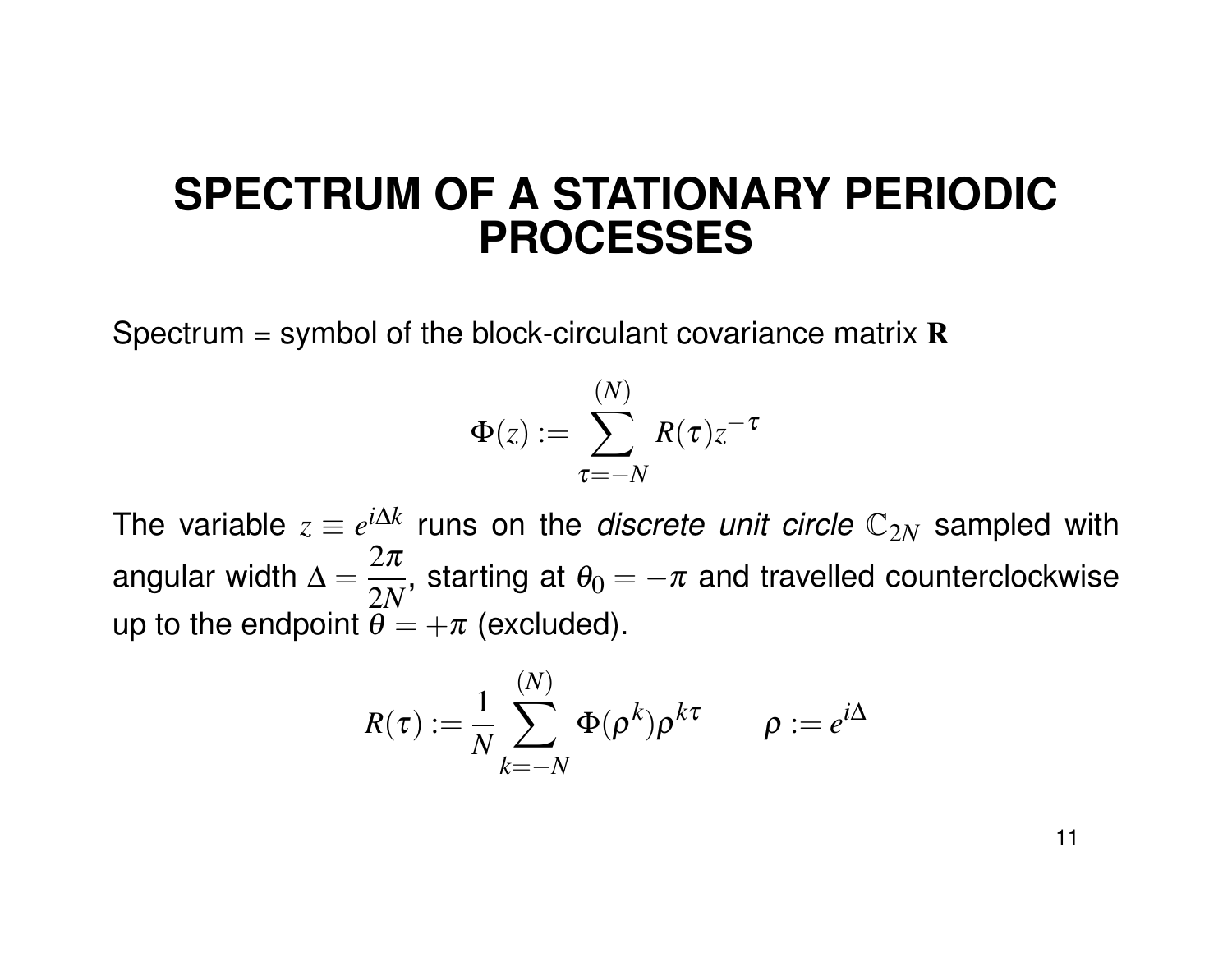### **"STATE SPACE MODELS" FOR PROCESSES** ON A FINITE INTERVAL  $(\mathbb{Z}_N)$

**Q:** What is a natural notion of state on a finite interval?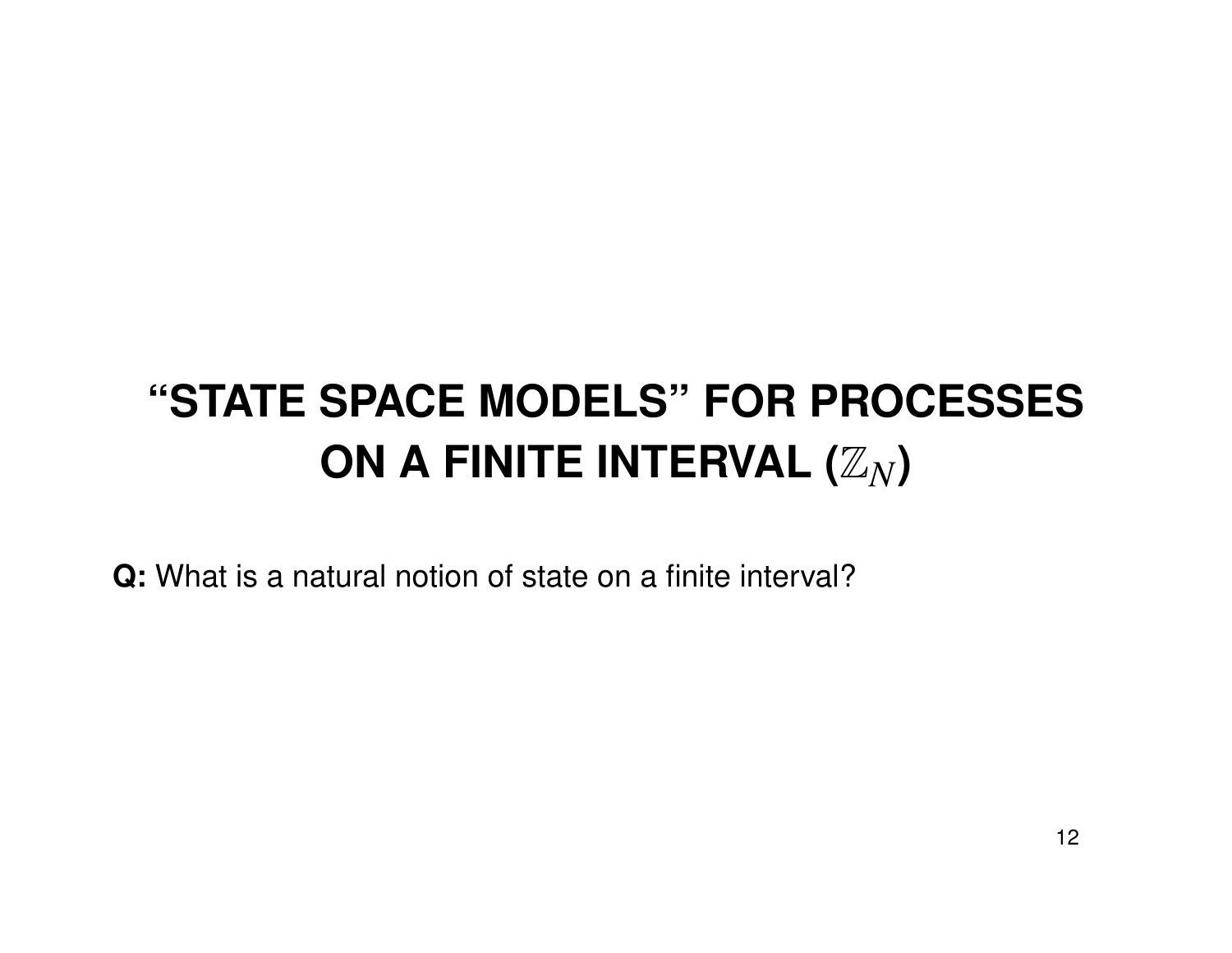#### MARKOV PROPERTY FOR RANDOM FIELDS



INTERIOR AND EXTERIOR ARE CONDITIONALLY INDEPENDENT GIVEN VALUES AT THE BOUNDARY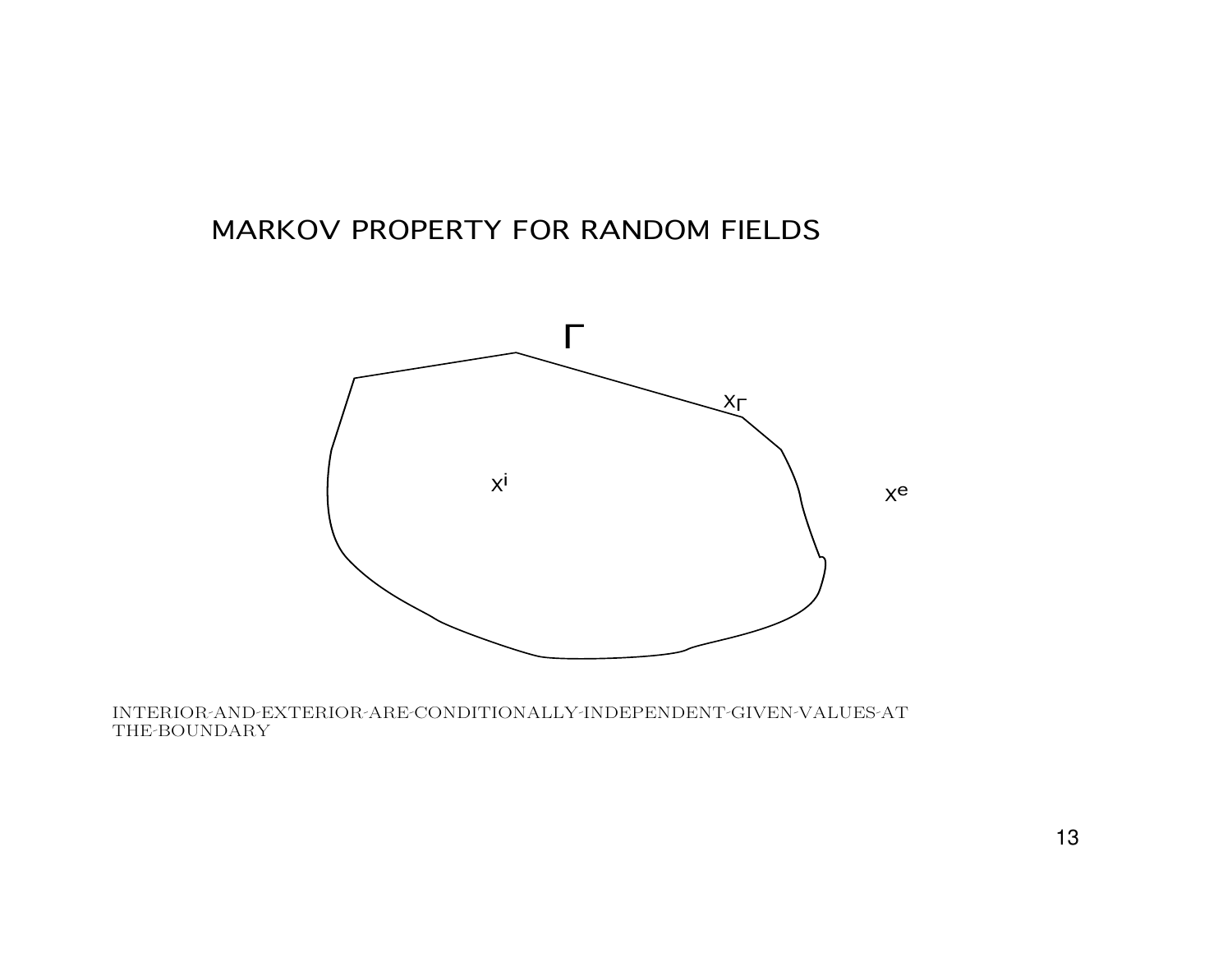### **1-D RECIPROCAL PROCESSES**

A *n*-dimensional process  $\mathbf{x} := \{ \mathbf{x}(k), k \in \mathbb{Z}_N \}$  is *reciprocal* if for all  $k \in \mathbb{Z}_N$  $(k_0, k_1)$  and *h* in the complementary interval  $(k_0, k_1)^c$  (mod *N*)  $\mathbf{x}(k)$  and  $\mathbf{x}(h)$  **conditionally uncorrelated given the boundary values**  $\mathbf{x}(k_0)$  and  ${\bf x}(k_1)$ .

$$
\mathbf{x}_{(k_0,k_1)} \perp \mathbf{x}_{(k_0,k_1)^c} \mid \{\mathbf{x}(k_0),\mathbf{x}(k_1)\}\
$$

Fact: The best linear estimate of  $\mathbf{x}(k)$  given all other  $\mathbf{x}(h)$ ,  $h \neq k$  is

$$
\mathbb{E}\left\{\mathbf{x}(k) \mid \mathbf{x}(h), h \neq k\right\} = F_{+}\mathbf{x}(k+1) + F_{-}\mathbf{x}(k-1)
$$

x is said to be of *full rank* (or *minimal*) if the  $(nN \times nN)$  covariance matrix  $\Sigma := \mathbb{E} \mathbf{x} \mathbf{x}^{\top}$  is positive definite.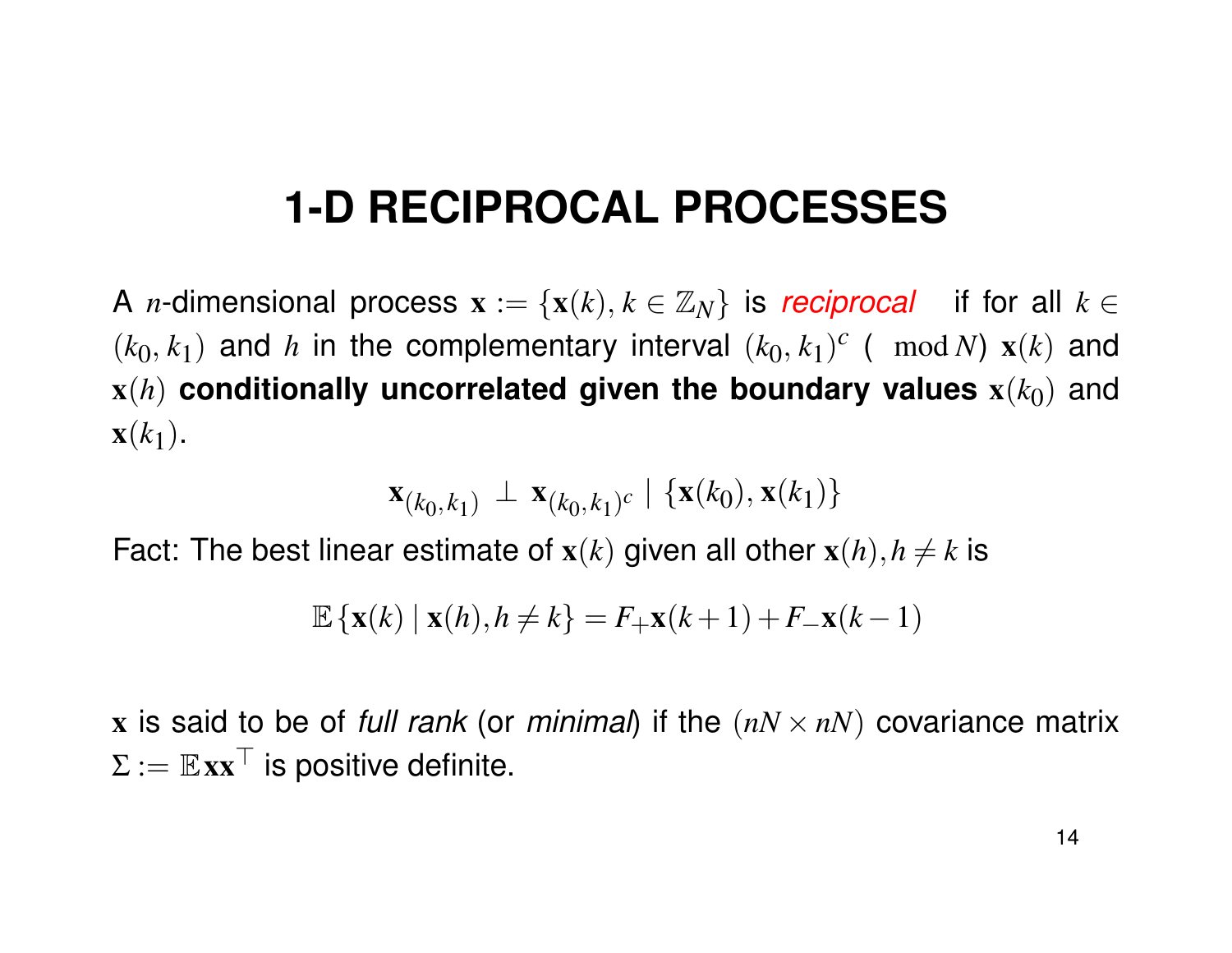#### **STATIONARY RECIPROCAL PROCESSES** (1)

**THEOREM 1** *Every stationary reciprocal process* of full rank *on*  $\mathbb{Z}_N$  *can be represented by a three terms recursion of the following form*

 $Mx(k) = F^{\top}x(k-1) + Fx(k+1) + e(k)$  (\*)

*where M*,*F are constant matrices, M is symmetric and positive definite, and* e *is a locally correlated process, i.e*

$$
\mathbb{E}\mathbf{e}(k)\mathbf{e}(h)^{\top} = 0 \qquad |k - h| > 1
$$

*such that*

$$
\mathbb{E} \mathbf{x}(k) \mathbf{e}(k)^{\top} = I \qquad \mathbb{E} \mathbf{x}(k) \mathbf{e}(h)^{\top} = 0 \qquad k \neq h
$$

N.B.  $e(k) = w(k) + Bw(k-1)$  for some white noise w.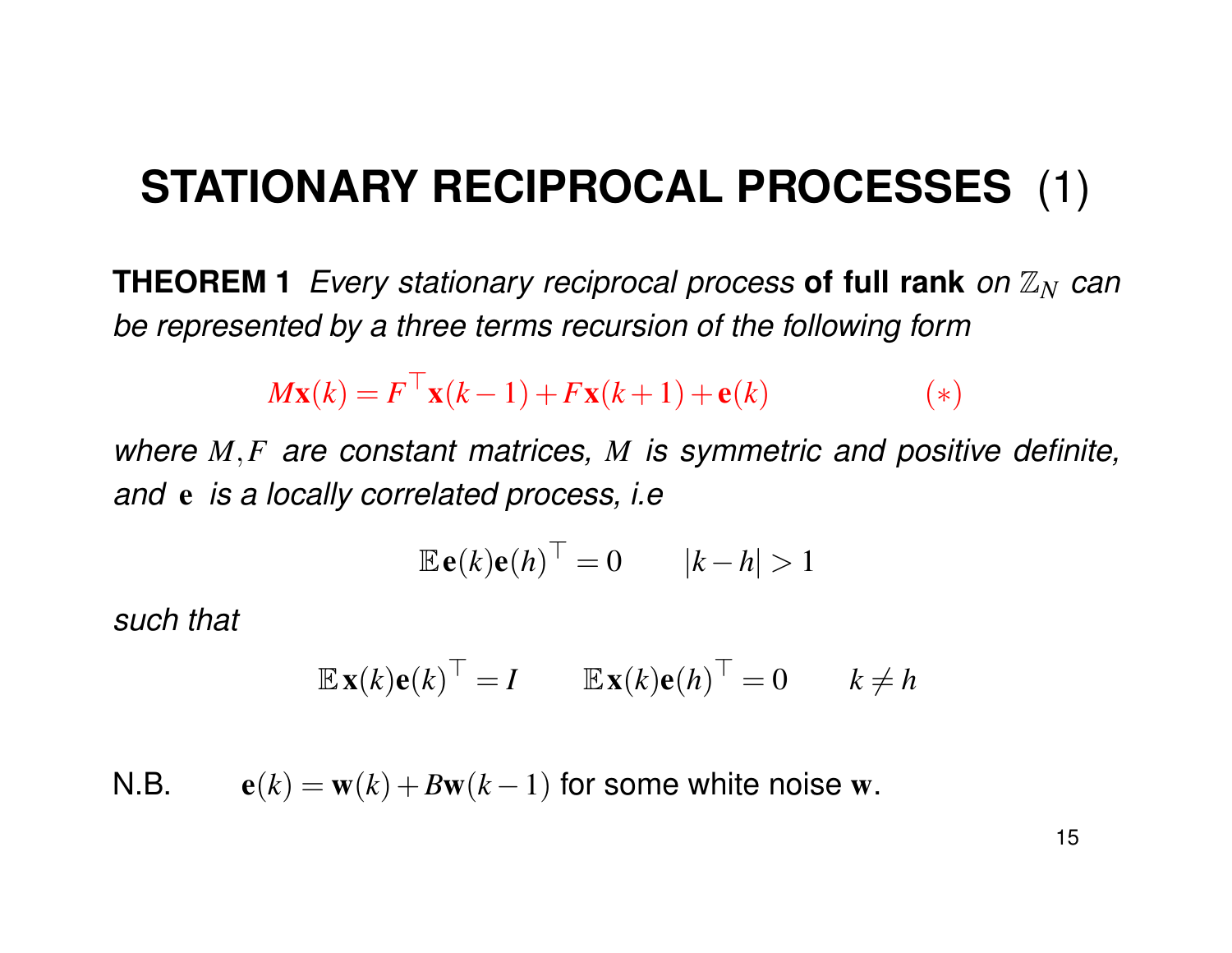#### **DYNAMICAL EQUATION FOR RECIPROCAL PROCESSES**

Extend x (periodically) to  $\mathbb{Z}_N$  so  $\mathbf{x}(k+N) = \mathbf{x}(k)$ . Dynamical model (\*) has *cyclic boundary conditions*  $\mathbf{x}(N) = \mathbf{x}(0)$ .

$$
\begin{bmatrix}\nM, & -F & 0 & \dots & 0 & -F^{\top} \\
-F^{\top} & M & -F & \dots & 0 & 0 \\
0 & -F^{\top} & M & -F & \dots & 0 \\
\vdots & \vdots & \ddots & \vdots & \ddots & \vdots \\
0 & \dots & \dots & -F^{\top} & M & -F \\
-F & \dots & \dots & -F^{\top} & M & -F \\
-F & \dots & \dots & \dots & -F^{\top} & M\n\end{bmatrix}\n\begin{bmatrix}\n\mathbf{x}(1) \\
\mathbf{x}(2) \\
\vdots \\
\mathbf{x}(N-1) \\
\mathbf{x}(N)\n\end{bmatrix} =\n\begin{bmatrix}\n\mathbf{e}(1) \\
\mathbf{e}(2) \\
\vdots \\
\mathbf{e}(N-1) \\
\mathbf{e}(N)\n\end{bmatrix}
$$

Denote,  $\Lambda :=$  Circ  $\left[ M, -F, 0, \ldots, 0, -F^{\top} \right]$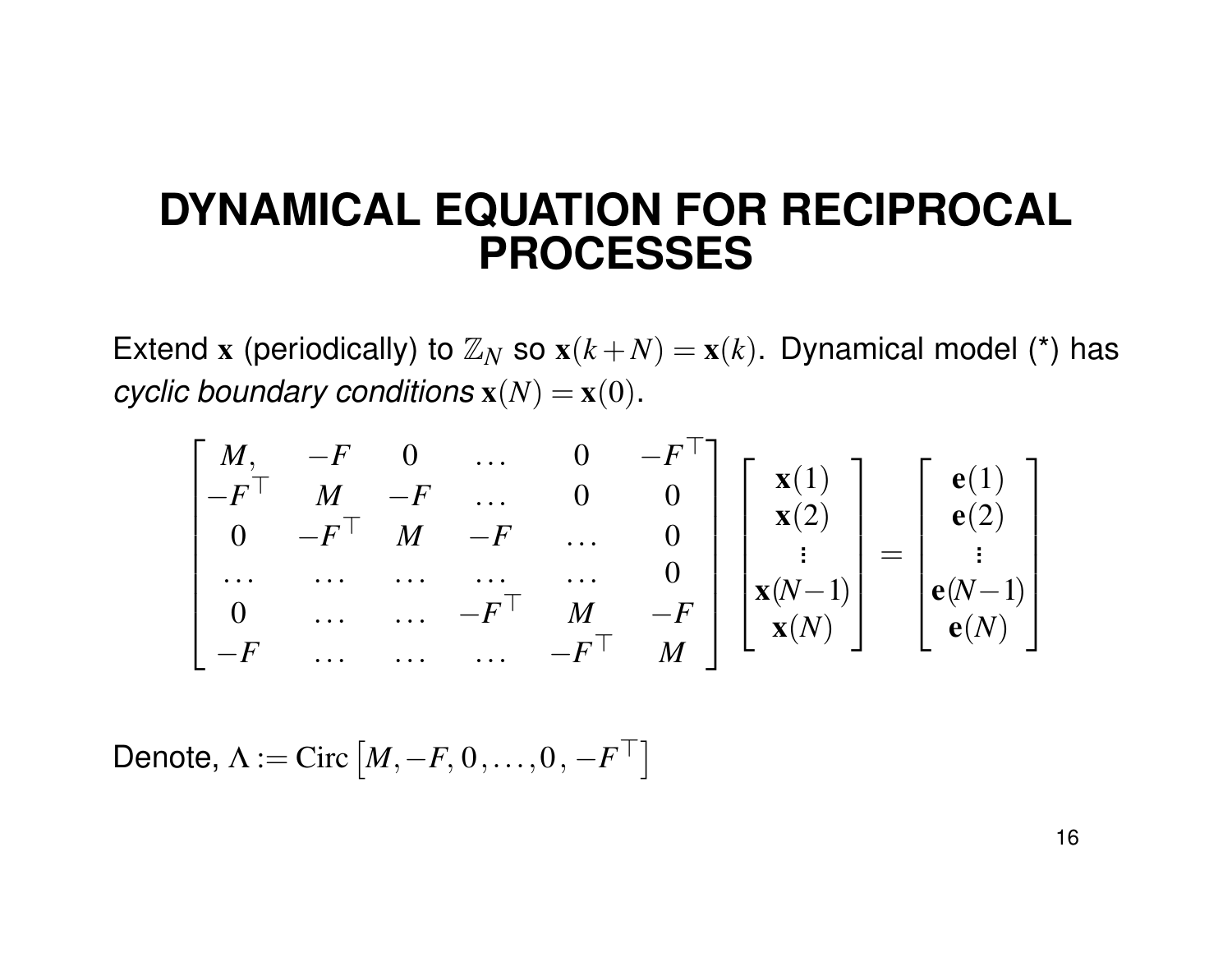#### **FULL-RANK STATIONARY RECIPROCAL PROCESSES**

$$
\Lambda \mathbf{x} = \mathbf{e} \qquad \Rightarrow \qquad \Lambda \mathbb{E} \mathbf{x} \mathbf{x}^{\top} = \mathbb{E} \mathbf{e} \mathbf{x}^{\top} = I \qquad \Rightarrow \qquad \mathbb{E} \mathbf{x} \mathbf{x}^{\top} = \Lambda^{-1}
$$

**FACT:** The covariance of a full-rank reciprocal stationary process x on  $\mathbb{Z}_N$ *must be the inverse of a block-tridiagonal circulant matrix.*

$$
\Sigma := \mathbb{E} \mathbf{x} \mathbf{x}^{\top} = \Lambda^{-1} = \text{Circ} \left[ M, -F, 0, \dots, 0, -F^{\top} \right]^{-1}
$$

For Gibbs-Markov models  $\Lambda = \Sigma^{-1}$  **Potential Matrix**.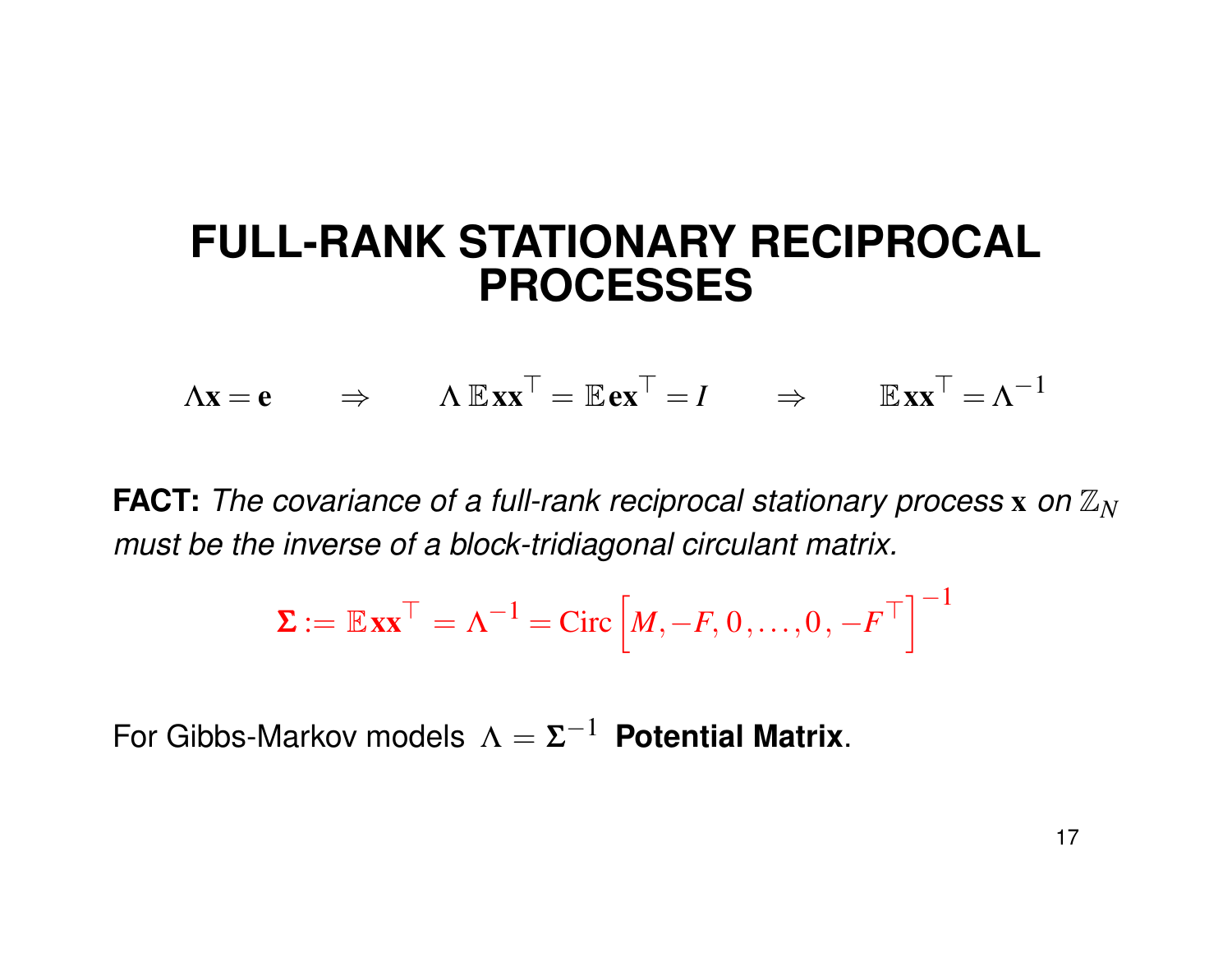#### **MODELS OF NON MINIMAL R–PROCESSES**

For *non-minimal* x tridiagonal structure no longer holds! Instead  $\mathbf{x}(k) \simeq$  $\mathbf{z}(k) \in \mathbb{R}^q, q < n$  of full rank, but smaller dimension, where

$$
M_0 \mathbf{z}(k) = -\sum_{|j| \le \mathbf{v}, \ j \neq 0} M_j \mathbf{z}(k - j) + \mathbf{e}_{\mathbf{z}}(k)
$$

ez is the **conjugate process** of z: such that

$$
\mathbb{E}\mathbf{z}(k)\mathbf{e}_{\mathbf{z}}(k)^{\top} = I \qquad \mathbb{E}\mathbf{z}(k)\mathbf{e}_{\mathbf{z}}(h)^{\top} = 0 \qquad k \neq h
$$

 $e_z$  is a locally correlated process,

$$
\mathbb{E} \mathbf{e}_{\mathbf{z}}(k) \mathbf{e}_{\mathbf{z}}(h)^\top = 0 \qquad |k - h| > v
$$
  
i.e. 
$$
\mathbf{e}_{\mathbf{z}}(k) = \mathbf{w}(k) + B_1 \mathbf{w}(k - 1) + \dots + B_V \mathbf{w}(k - v) \qquad \text{for some white}
$$
  
noise w.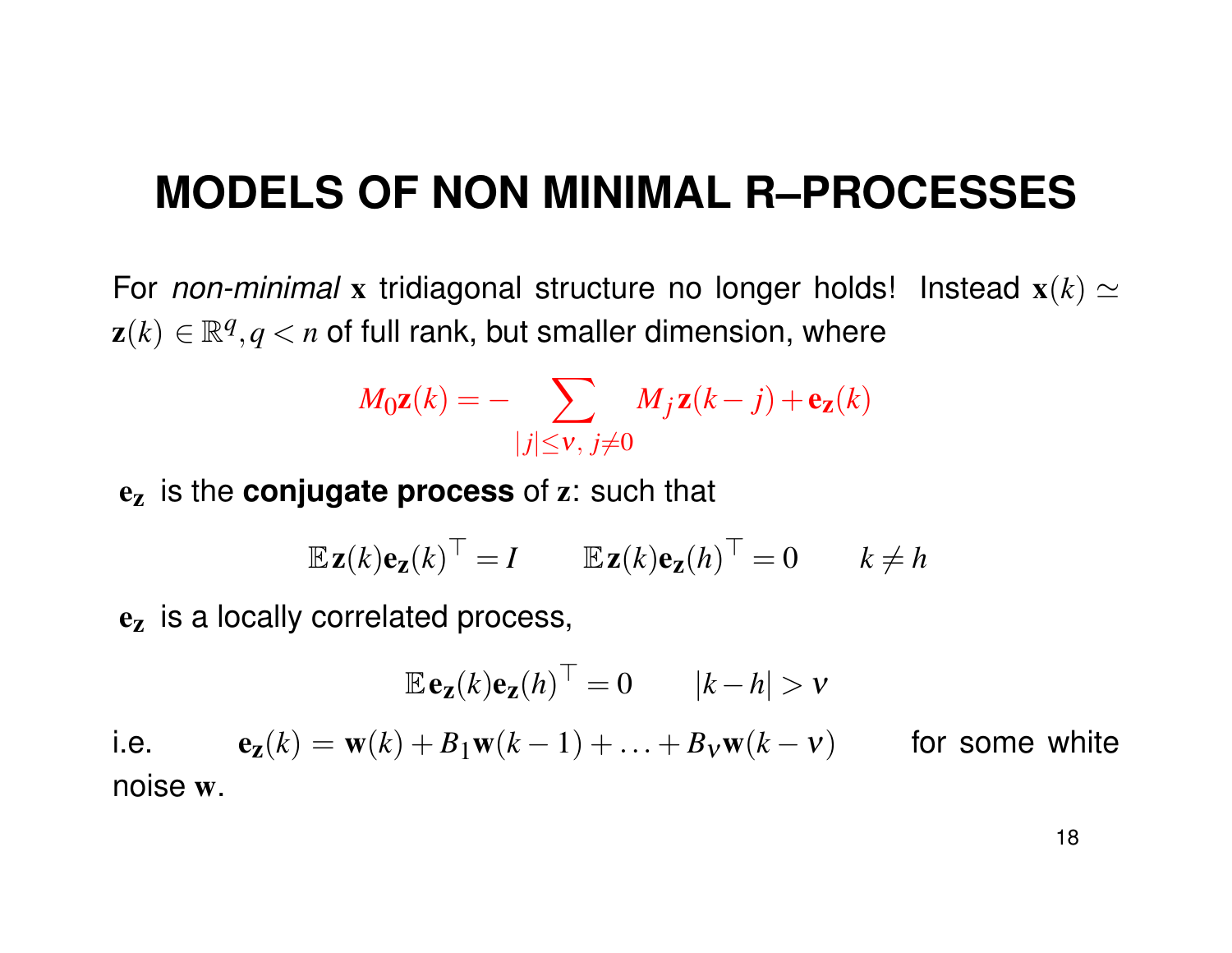### **MODELS OF NON MINIMAL R–PROCESSES (2)**

$$
M_0 \mathbf{z}(k) = -\sum_{|j| \le V, j \neq 0} M_j \mathbf{z}(k - j) + \mathbf{e}_{\mathbf{z}}(k)
$$

Local interaction with closest ν neighbors !! (in fact each scalar component has its own  $v_i$ ,  $i = 1, 2, \ldots v_q$  )

Observability indices!!. No need to *assume* an *a priori* nearest neighbor structure.  $v_i, \, i=1,2,\ldots v_q$  should be (and can be) estimated from data !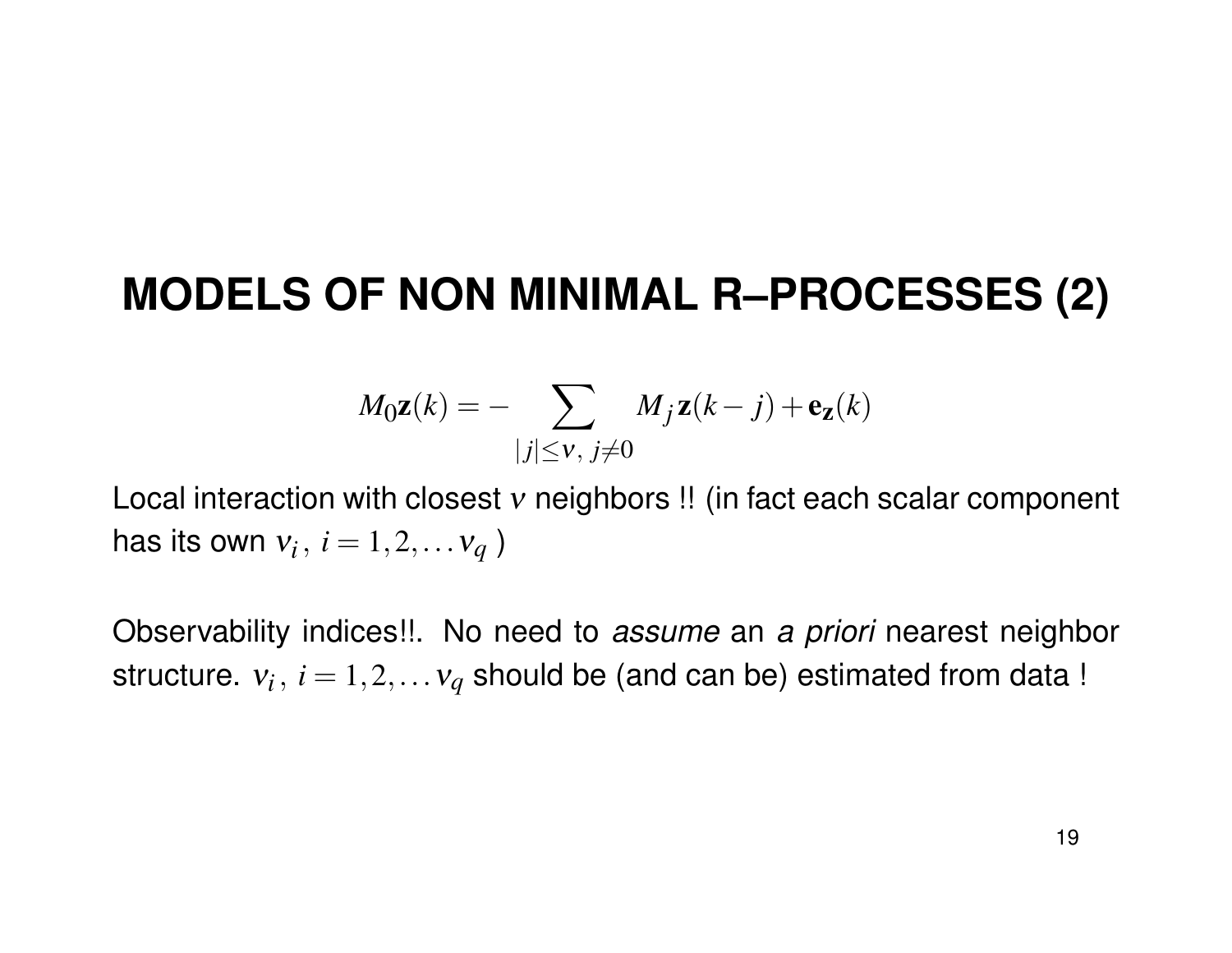#### **DYNAMICAL EQUATION FOR NON FULL RANK R–PROCESSES**

Dynamical model (\*) can be written

$$
\begin{bmatrix}\nM_0 & M_1 & \dots & M_V & 0 & (*)^\top \\
M_1^\top & M_0 & M_1 & \dots & M_V & 0 \\
\vdots & M_1^\top & M_0 & M_1 & \dots & M_V \\
M_V^\top & \dots & \dots & \dots & \dots \\
0 & M_V^\top & \dots & M_1^\top & M_0 & M_1 \\
(*) & 0 & M_V^\top & \dots & M_1^\top & M_0\n\end{bmatrix}\n\begin{bmatrix}\nz(1) \\
z(2) \\
\vdots \\
z(N-1) \\
z(N)\n\end{bmatrix} =\n\begin{bmatrix}\ne_{\mathbf{Z}}(1) \\
e_{\mathbf{Z}}(2) \\
\vdots \\
e_{\mathbf{Z}}(N-1) \\
e_{\mathbf{Z}}(N)\n\end{bmatrix}
$$

Denote,  $\Lambda := \mathrm{Circ}\left[M_0, M_1, \ldots, M_V, 0, \ldots, 0, M_V^\top, M_{V^\perp}^\top\right]$ ν−1  $, \ldots, M_1^{\top}$  $\overline{\phantom{a}}$ **Banded** block-circulant.

20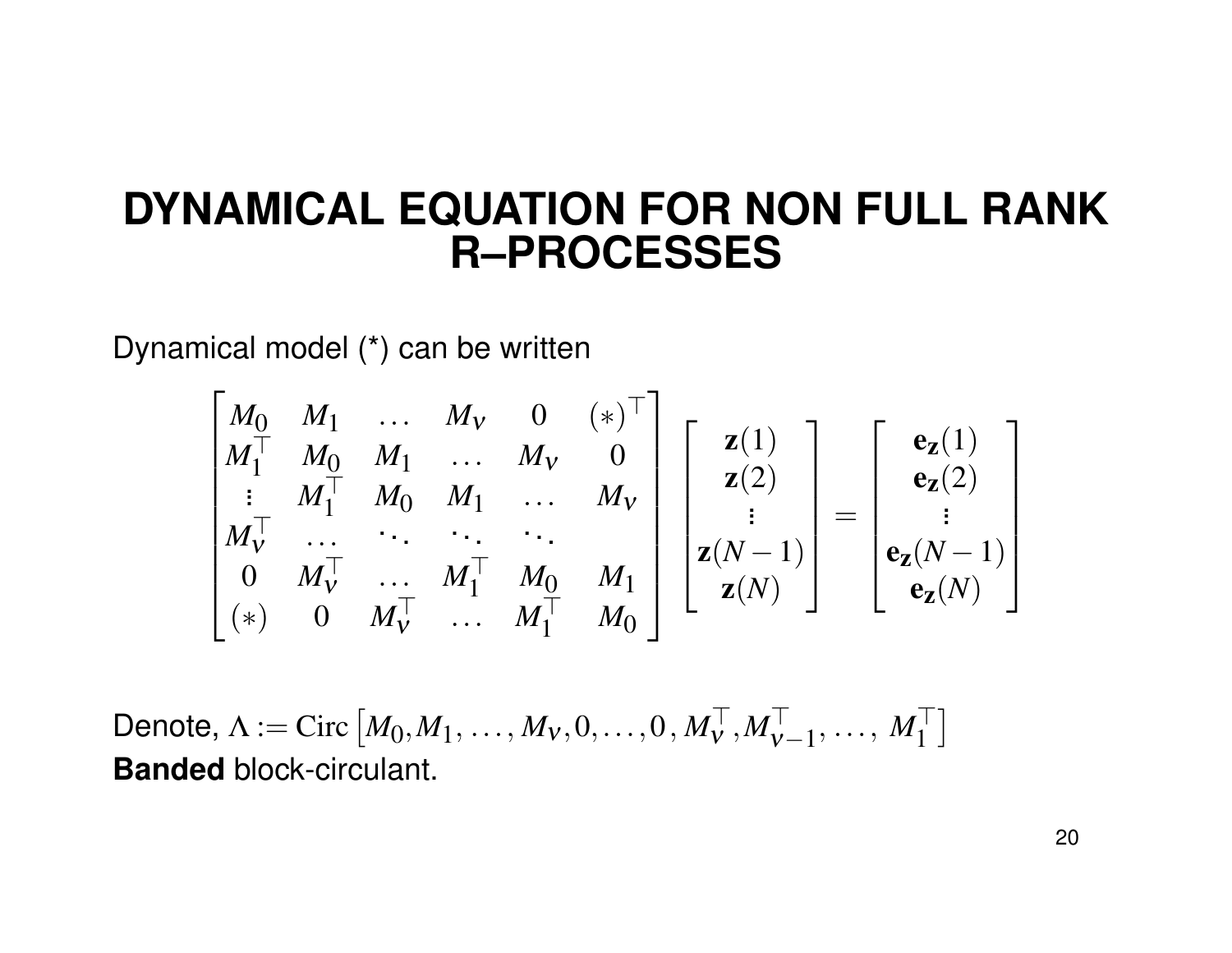#### **RECIPROCAL STATE MODELS**

**Definition:** *An m-dimensional stationary process*  $\mathbf{y} := \{ \mathbf{y}(k), k \in \mathbb{Z}_N \}$  *admits a reciprocal realization, if there is an n-dimensional reciprocal stationary process* x *such that*

$$
\mathbf{y}(k) = C\mathbf{x}(k) \qquad k \in \mathbb{Z}_N
$$

*for a suitable constant matrix C.*

Reciprocal realizations are of the form

$$
\begin{array}{rcl}\nM\mathbf{x}(k) & = & F^{\top}\mathbf{x}(k-1) + F\mathbf{x}(k+1) + \mathbf{e}(k) \\
\mathbf{y}(k) & = & C\mathbf{x}(k)\n\end{array}
$$

**Problem:** Does any stationary process on  $\mathbb{Z}_N$  admit reciprocal realizations?.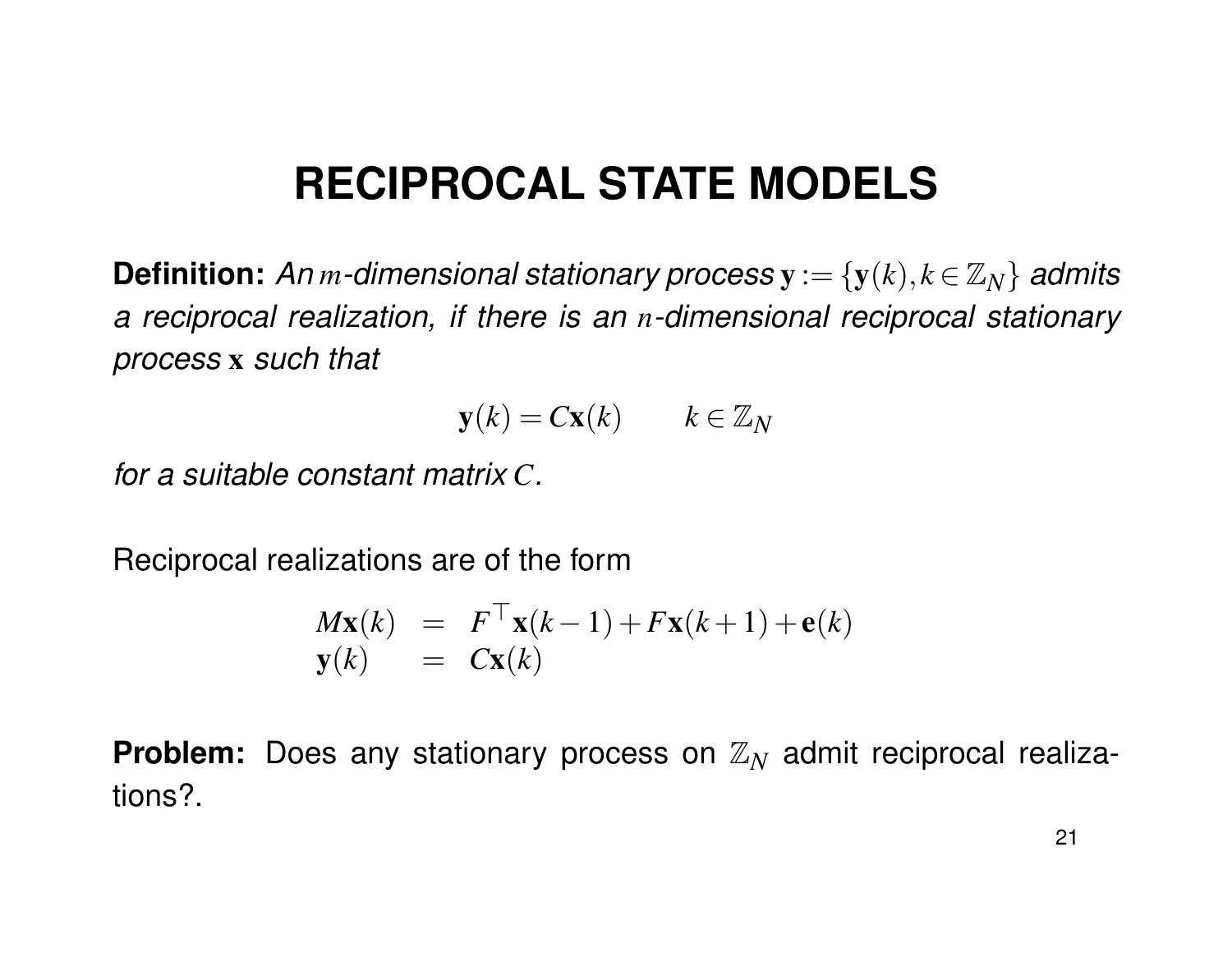#### **RECIPROCAL STOCHASTIC REALIZATION**

State covariance  $\Sigma(\tau):=\mathbb{E}\, \mathbf{x}(k\!tau)\mathbf{x}(k)^\top$  satisfies

$$
M\Sigma(k) = F^{\top} \Sigma(k-1) + F\Sigma(k+1) + I\delta(k)
$$

**Problem:** compute the parameters of a (minimal) realization, (*C*,*M*,*F*) from the output covariance data  $\mathbf{R} \equiv \{R(k), k = 0, 1, \ldots, N-1\}.$ 

$$
R(k) = C\Sigma(k)C^\top
$$

Frequency domain version (for full rank)

$$
\Phi(z) \stackrel{?}{\equiv} C(F^\top z^{-1} + Fz + M)^{-1}C^\top, \qquad z \in \mathbb{C}_N
$$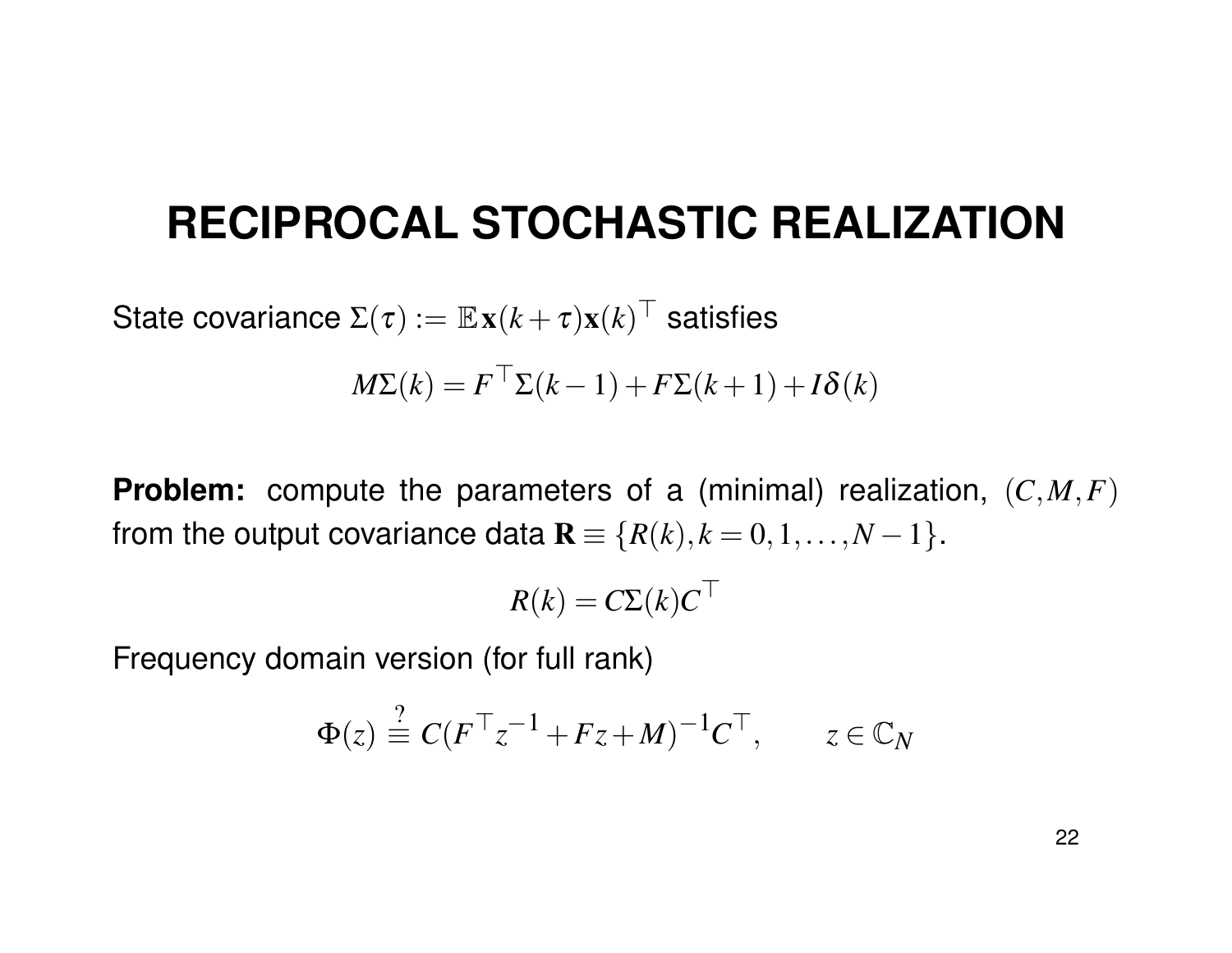### **IDENTIFICATION OF RECIPROCAL MODELS**(1)

In our example state vector will generally have *smaller dimension than the output*: matrix *C* with  $n < m$  (independent) columns  $y(k) = Cx(k) \Rightarrow$ 

$$
\mathbf{Y}_k = \text{span}\{\mathbf{y}_i(k); i = 1, 2, ..., m\} = \text{span}\{\mathbf{x}_i(k); i = 1, 2, ..., n\} = \mathbf{X}_k
$$

the process y *is itself reciprocal* but in general a *singular* reciprocal process.

(Of course this will not be true in general)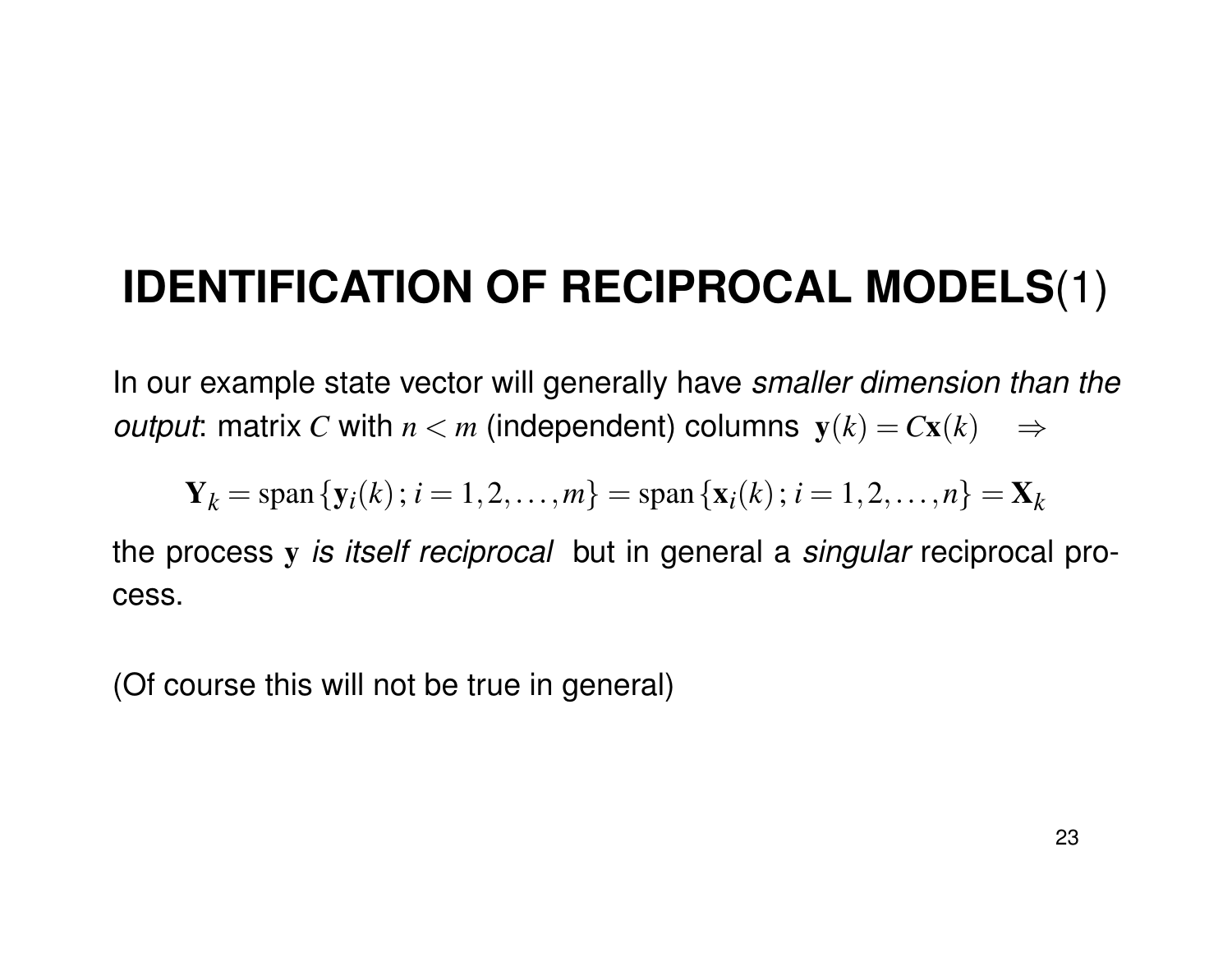### **IDENTIFICATION OF RECIPROCAL MODELS**(2)

Estimate *C*: Compute the (numerical) range space of the first block row of the output covariance matrix **, by SVD** 

$$
\begin{bmatrix} R(0) & R(1) & R(2) & \dots \end{bmatrix} = \begin{bmatrix} U_1 & U_2 \end{bmatrix} \begin{bmatrix} \Delta_1 & 0 \\ 0 & \Delta_2 \end{bmatrix} \begin{bmatrix} V_1^\top \\ V_2^\top \end{bmatrix}
$$

 $\Delta_2 \simeq 0$  "noise" in the data. The "denoised" range space is (approximated by) that of the matrix  $U_1.$  In this way  $C\!=\!U_1.$ 

For any left inverse  $C^{\sharp}$  of  $C$ , in particular  $C^{\sharp} = U_1^{\top}$  $\mathbf{x}_1^{\top}$ , form  $\mathbf{x}(k) := C^{\sharp} \mathbf{y}(k)$ : **reciprocal** with covariance

$$
\Sigma = diag\{U_1^\top, \ldots, U_1^\top\} \mathbf{R} diag\{U_1, \ldots, U_1\}
$$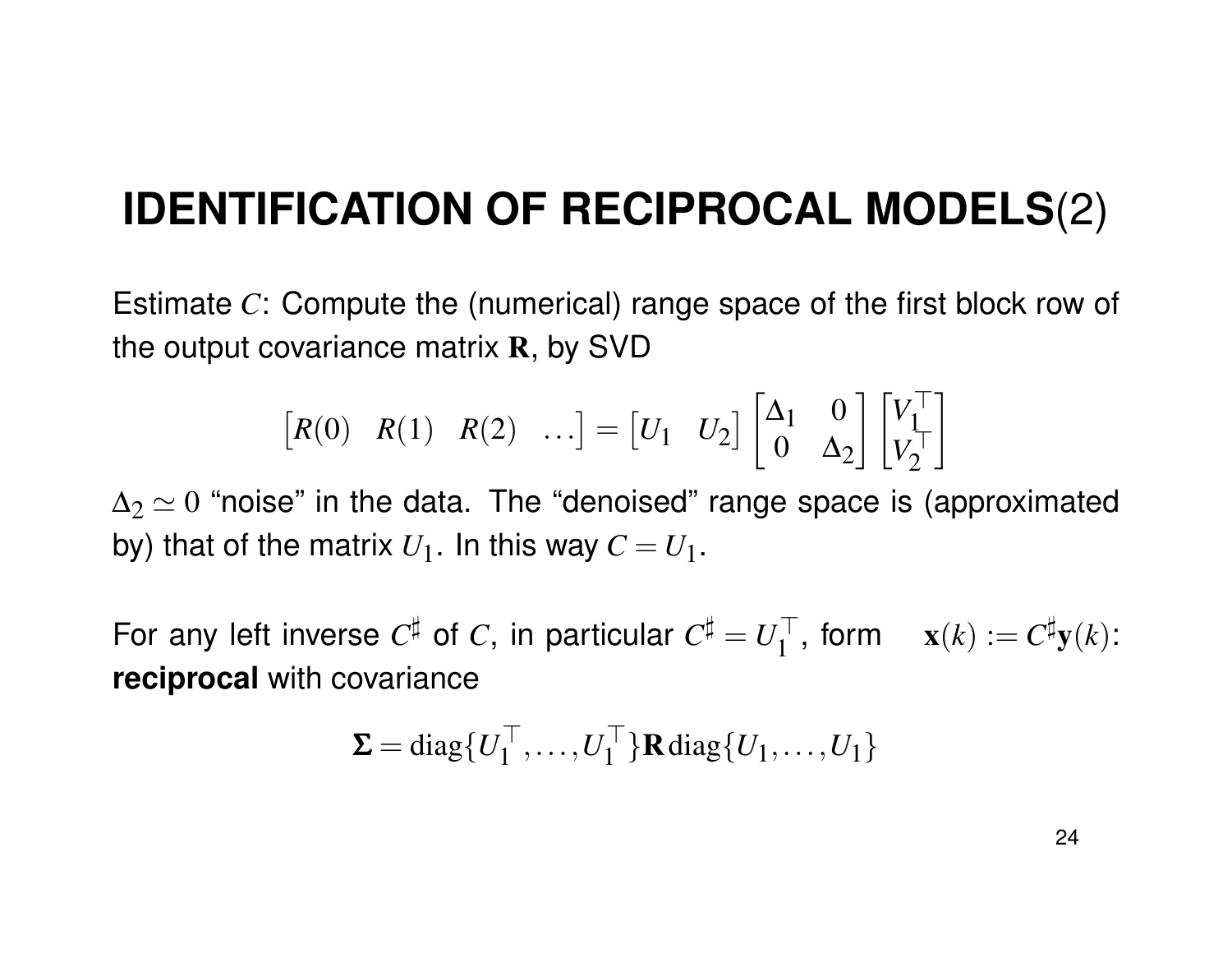### **IDENTIFICATION OF R. PROCESSES** (2)

**PROBLEM:** *Estimate the parameters* (*M*,*F*) *of a descriptor model (\*) of an observed* **full-rank** *reciprocal process* x*.*

Maximum likelihood estimation (under the assumption of a Gaussian distribution for x),

$$
p_{(M,F)}(x) = \frac{1}{\sqrt{(2\pi)^N \det(\Lambda^{-1})}} \exp\left(-\frac{1}{2}x^\top \Lambda x\right),
$$

 $\Lambda$  parameterized by  $M$  and  $F$  as  $\Lambda := \mathrm{Circ}\left[M, -F, 0, \ldots, 0, -F^{\top}\right]$ 

Assume that *T* independent sample images of the same texture x are available  $\underline{x} :=$  $(x^{(1)},...,x^{(T)})$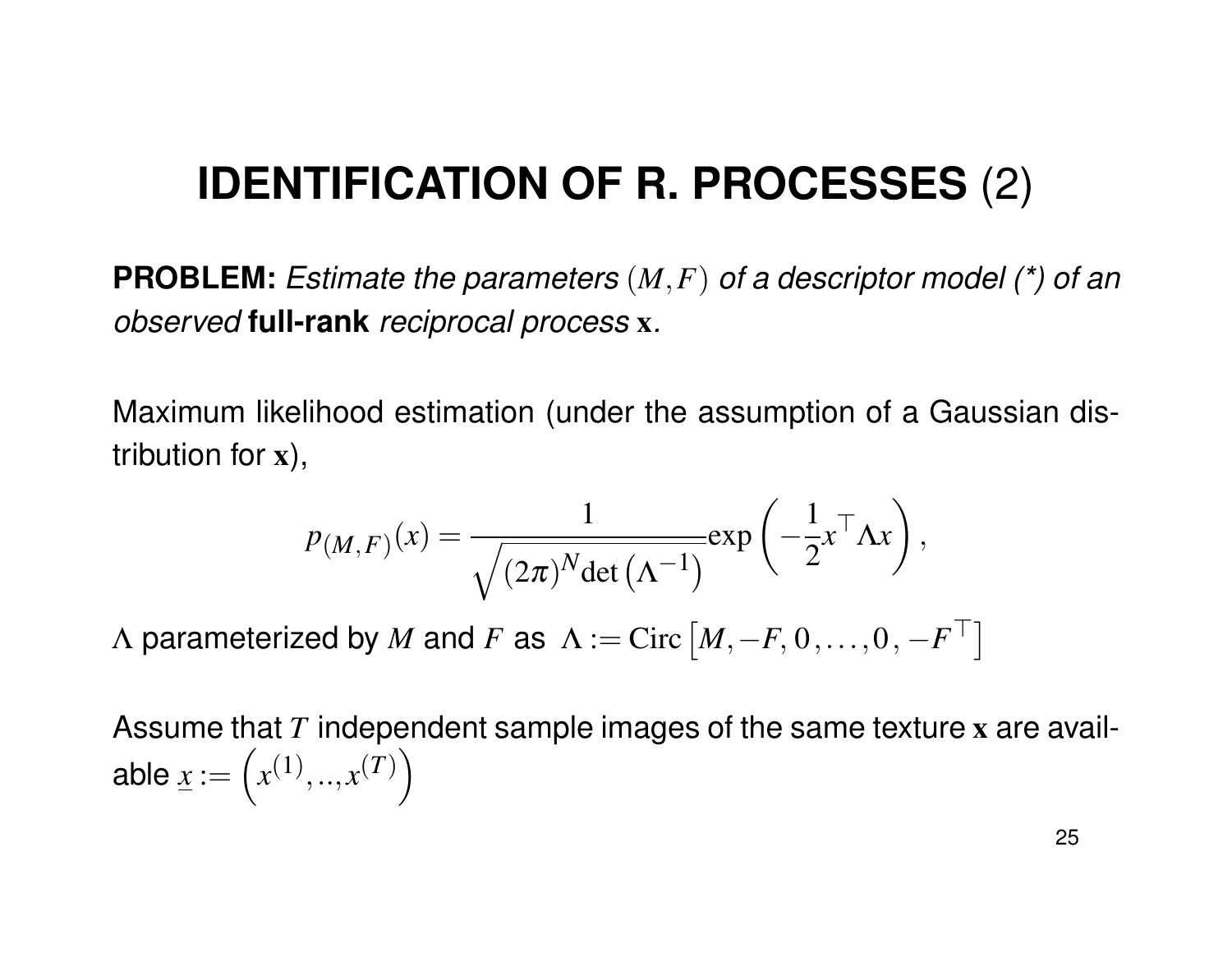The exact log-likelihood

$$
L(M, F) = \log \det(\Lambda) - \frac{1}{T} \text{Trace} \left\{ \sum_{t=1}^{T} \left[ x^{(t)} \right]^\top \Lambda x^{(t)} \right\}
$$

 $= \log \det(A) - \text{Trace}\{MT_0(\underline{x})\} - \text{Trace}\{FT_1(\underline{x})\}$ 

where  $T_0$  and  $T_1$  are *sufficient statistics* given by:

$$
T_0(\underline{x}) = \frac{1}{T} \sum_{t=1}^T \{ \sum_{k=0}^N x^{(t)}(k) \left[ x^{(t)}(k) \right]^{\top} \}
$$
  
\n
$$
T_1(\underline{x}) = \frac{2}{T} \sum_{t=1}^T \{ \frac{1}{N} \sum_{j=1}^N x^{(t)}(k) \left[ x^{(t)}(k-1) \right]^{\top} \} + \frac{2}{T} \sum_{t=1}^T x^{(t)}(0) \left[ x^{(t)}(N) \right]^{\top}
$$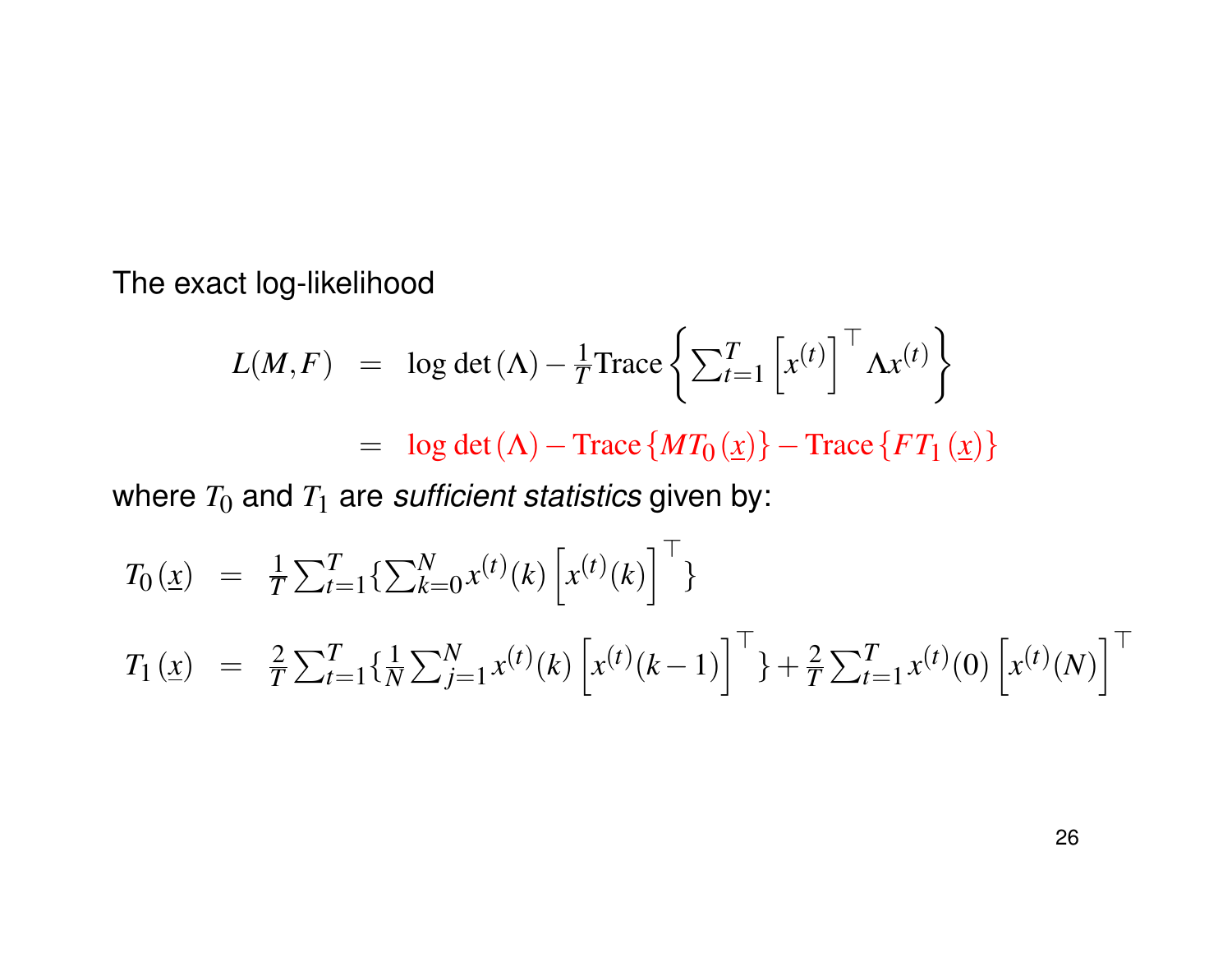From exponential class theory:

**THEOREM 2** *The statistics*  $T_0$  *and*  $T_1$  *are Maximum Likelihood estimators for their expected values,*

$$
\frac{1}{N}T_0
$$
 =  $\hat{\Sigma}(0) = \text{M.L. Estimator of } \Sigma(0) = \mathbb{E} \mathbf{x}(k) \mathbf{x}(k)^\top$ 

$$
\frac{1}{N}T_1 = \hat{\Sigma}(1) = \text{M.L. Estimator of } \Sigma(1) = \mathbb{E} \mathbf{x}(k+1)\mathbf{x}(k)^{\top}
$$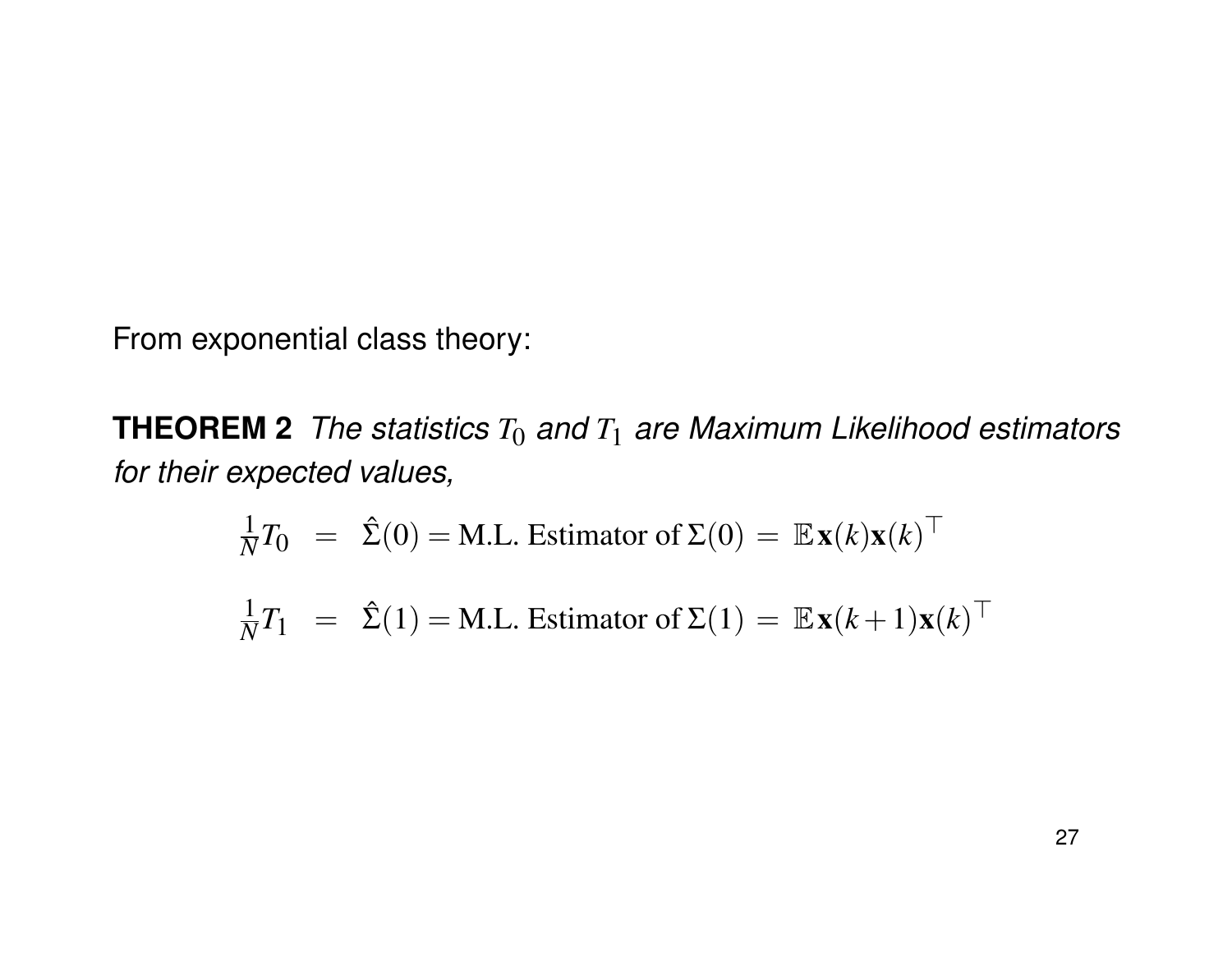### **THE COVARIANCE SELECTION PROBLEM**

Recall basic constraint on the parameters ( $\Sigma$  uniquely determined by  $(M, F)$ !)

$$
\Sigma^{-1} = \Lambda := \text{Circ}\left[M, -F, 0, \dots, 0, -F^{\top}\right] \quad \stackrel{1:1}{\Leftrightarrow} \quad (M, F)
$$

**Covariance Selection Problem** (A. P. DEMPSTER, 1972): The (ML) estimates of  $(M, F)$  are determined from  $\hat{\Sigma}(0)$  and  $\hat{\Sigma}(1)$  so that

$$
\hat{\mathbf{\Sigma}}:=\hat{\Lambda}^{-1}=\mathrm{Circ}\left[\hat{M},-\hat{F},0,\ldots,-\hat{F}^{\top}\right]^{-1}
$$

 $\hat{\Lambda}_{i,j}$  must be zero exactly where the blocks  $\Lambda_{i,j}$  are zero.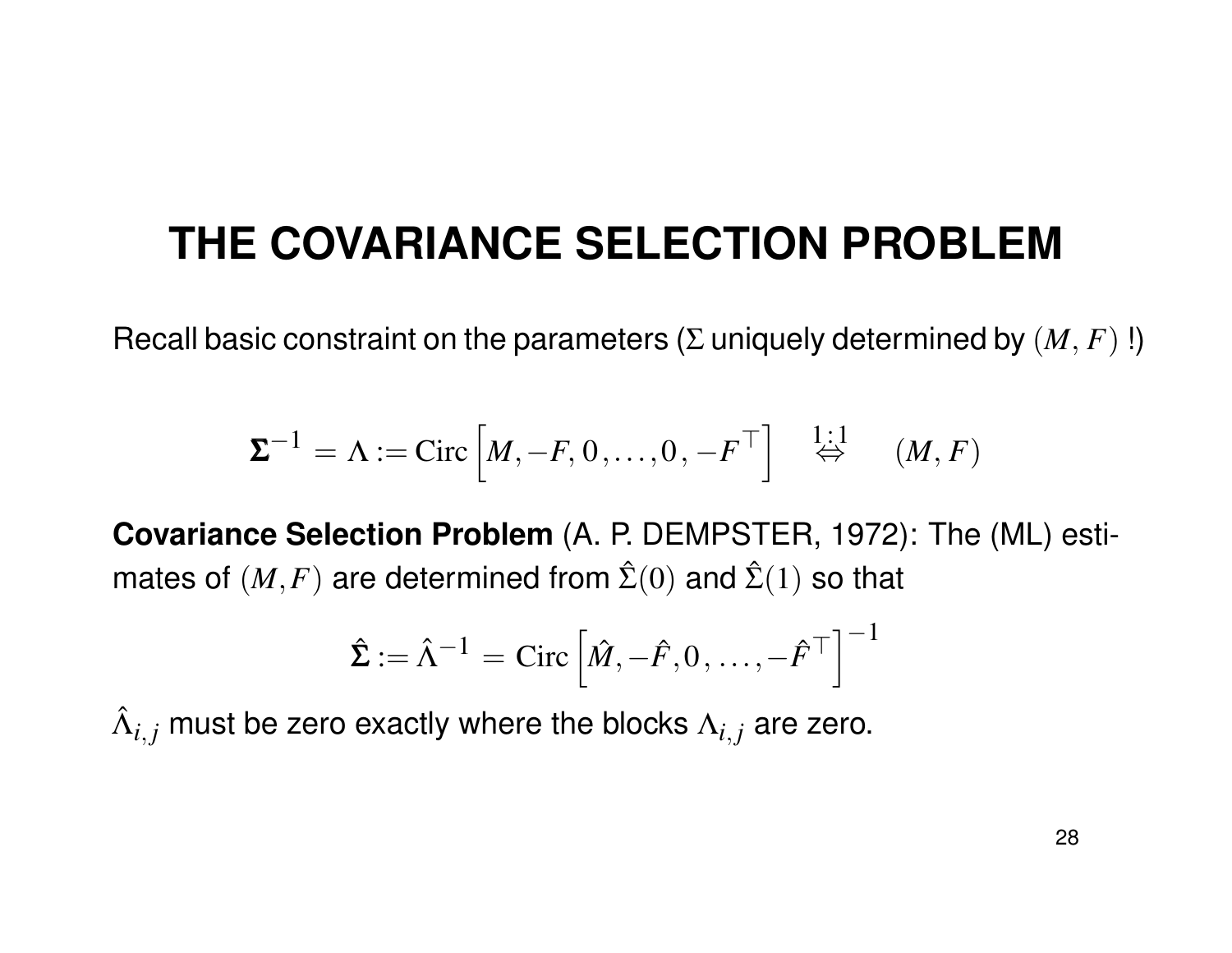**MATRIX COMPLETION PROBLEM:** Having estimated the covariances  $\hat{\Sigma}(0), \hat{\Sigma}(1)$  complete the block-Toeplitz matrix

$$
\begin{bmatrix}\n\hat{\Sigma}(0) & \hat{\Sigma}(1) & \dots & ? & ? & ? \\
\hat{\Sigma}(1)^{\top} & \hat{\Sigma}(0) & \hat{\Sigma}(1) & \dots & ? & ? \\
\vdots & \hat{\Sigma}(1)^{\top} & \hat{\Sigma}(0) & \hat{\Sigma}(1) & \dots & ? \\
? & \dots & \dots & \dots & \dots \\
? & ? & \dots & \hat{\Sigma}(1)^{\top} & \hat{\Sigma}(0) & \hat{\Sigma}(1) \\
? & ? & ? & \dots & \hat{\Sigma}(1)^{\top} & \hat{\Sigma}(0)\n\end{bmatrix}
$$

so that the inverse  $\hat{\Lambda}=\hat{\boldsymbol{\Sigma}}^{-1}$ has *block-tridiagonal-circulant structure* (with constant entries).

**Fact:** [DEMPSTER] The completion problem has a unique solution.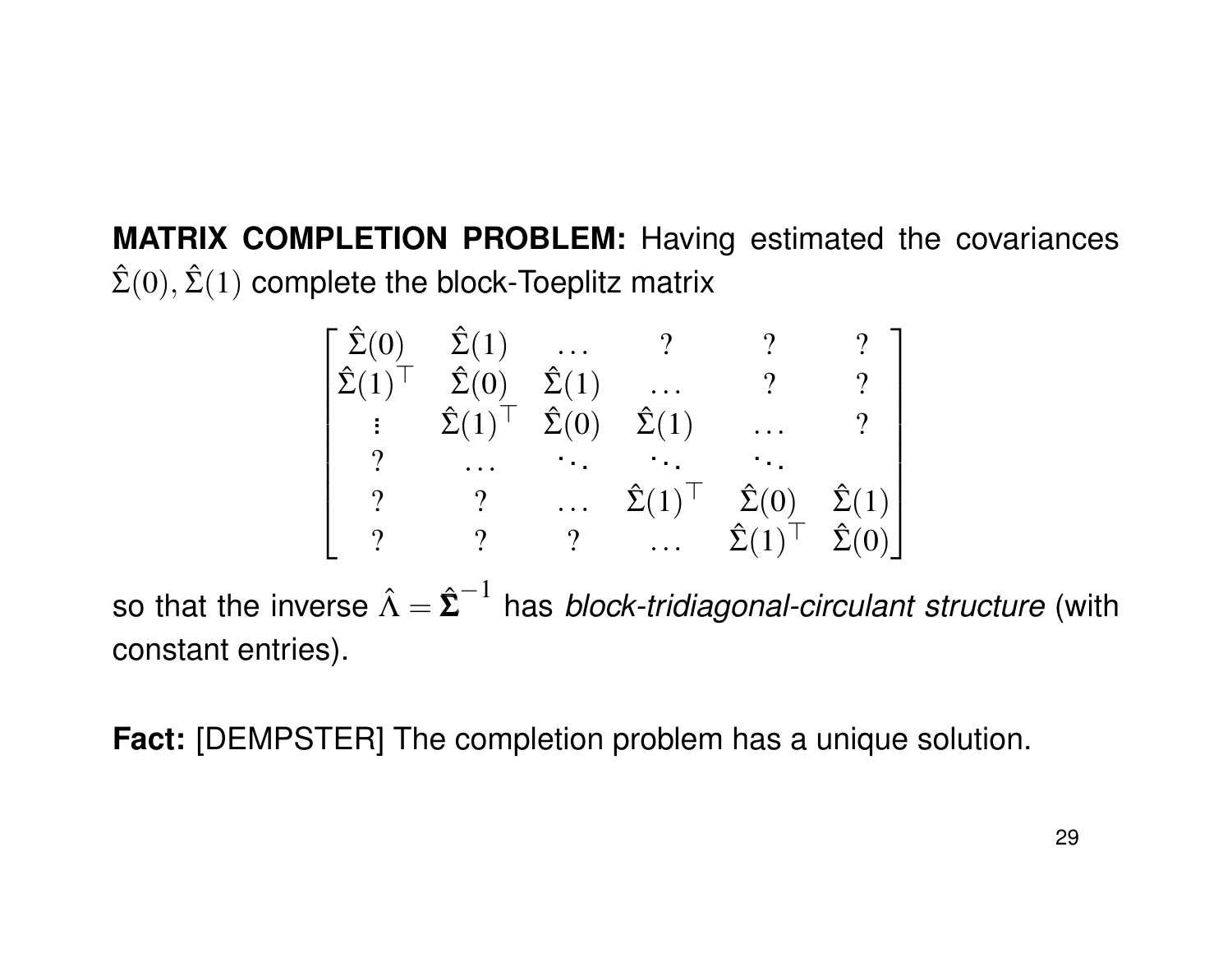#### **ASYMPTOTICS OF THE COVARIANCE SELECTION PROBLEM**

Dempster's original Algorithm is computationally intensive; it requires repeated inversion of matrices of size  $O(N \times n)$ . It does not seem to be useful for real size images. Need to resort to approximations.

For fixed *M* and *F*, the true covariances  $\Sigma(0)$ ,  $\Sigma(1)$  depend on *N*. As *N* increases the effect of the boundary condition vanishes:  $\Sigma(0)$  and  $\Sigma(1)$ converge to stationary values.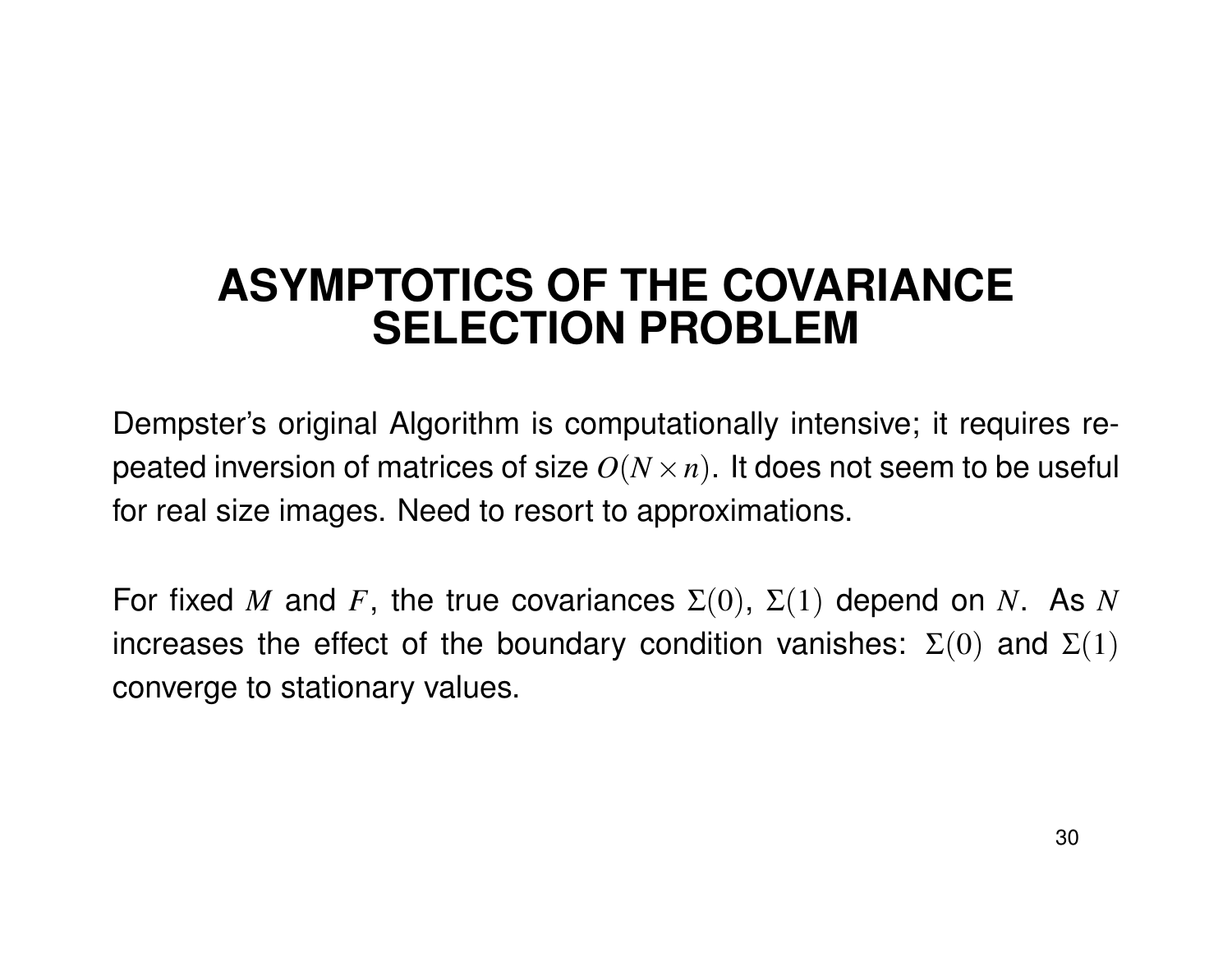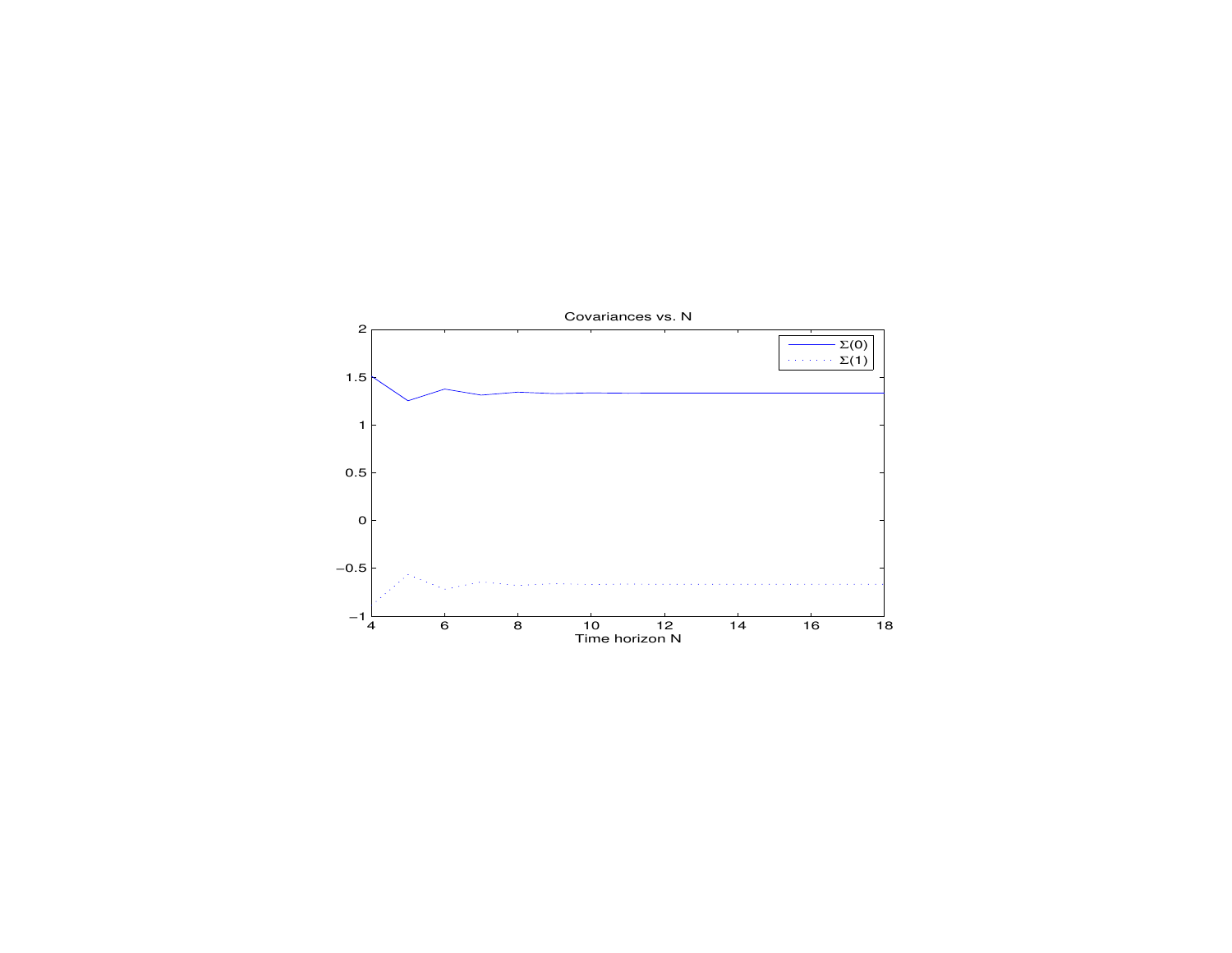#### **ASYMPTOTIC IDENTIFICATION**

[B. Levy-1992]: *A stationary reciprocal process defined on the whole time axis* Z *(i.e. N* = ∞*) is a (stationary) Markov process. Can be described by a causal model*

$$
\mathbf{x}(k+1) = A\mathbf{x}(k) + \mathbf{v}(k)
$$

The reciprocal model is *non causal* but both describe the same process. The parameters {*M*,*F*} of a reciprocal model for a process *on the whole time axis* Z are in one-to-one correspondence with the parameters *A* and  $Q = \text{Var}\{\mathbf{v}\}\$  of the Markov model. There are (invertible) functions  $\Psi_M, \Psi_F$ such that

$$
M = \Psi_M(A, Q) \qquad F = \Psi_F(A, Q);
$$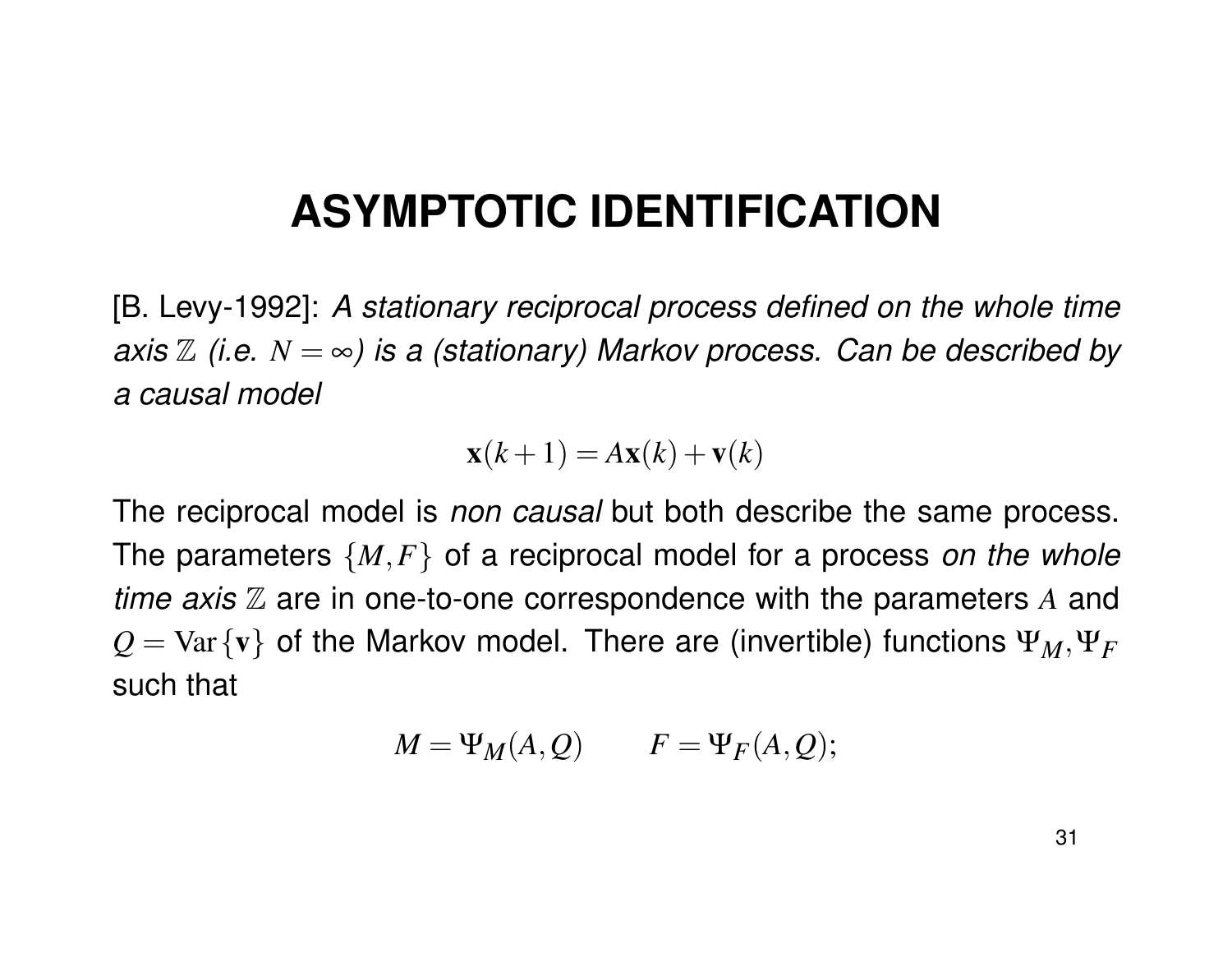### **ASYMPTOTIC IDENTIFICATION (2)**

From

$$
A = \Sigma(1)\Sigma(0)^{-1} \qquad \qquad Q = \Sigma(0) - A\Sigma(0)A^{\top} = \Sigma(0) - \Sigma(1)\Sigma(0)^{-1}\Sigma(1)^{\top}
$$

get estimates  $\hat{A}$ ,  $\hat{Q}$ ; identify a stationary causal Markov model for x. Get estimators *M*ˆ , *F*ˆ

$$
\hat{M} = \Psi_M(\hat{A}, \hat{Q}) \quad \hat{F} = \Psi_F(\hat{A}, \hat{Q});
$$

valid for  $N = \infty$ .

For *N* "large enough" are these close to maximum likelihood ?.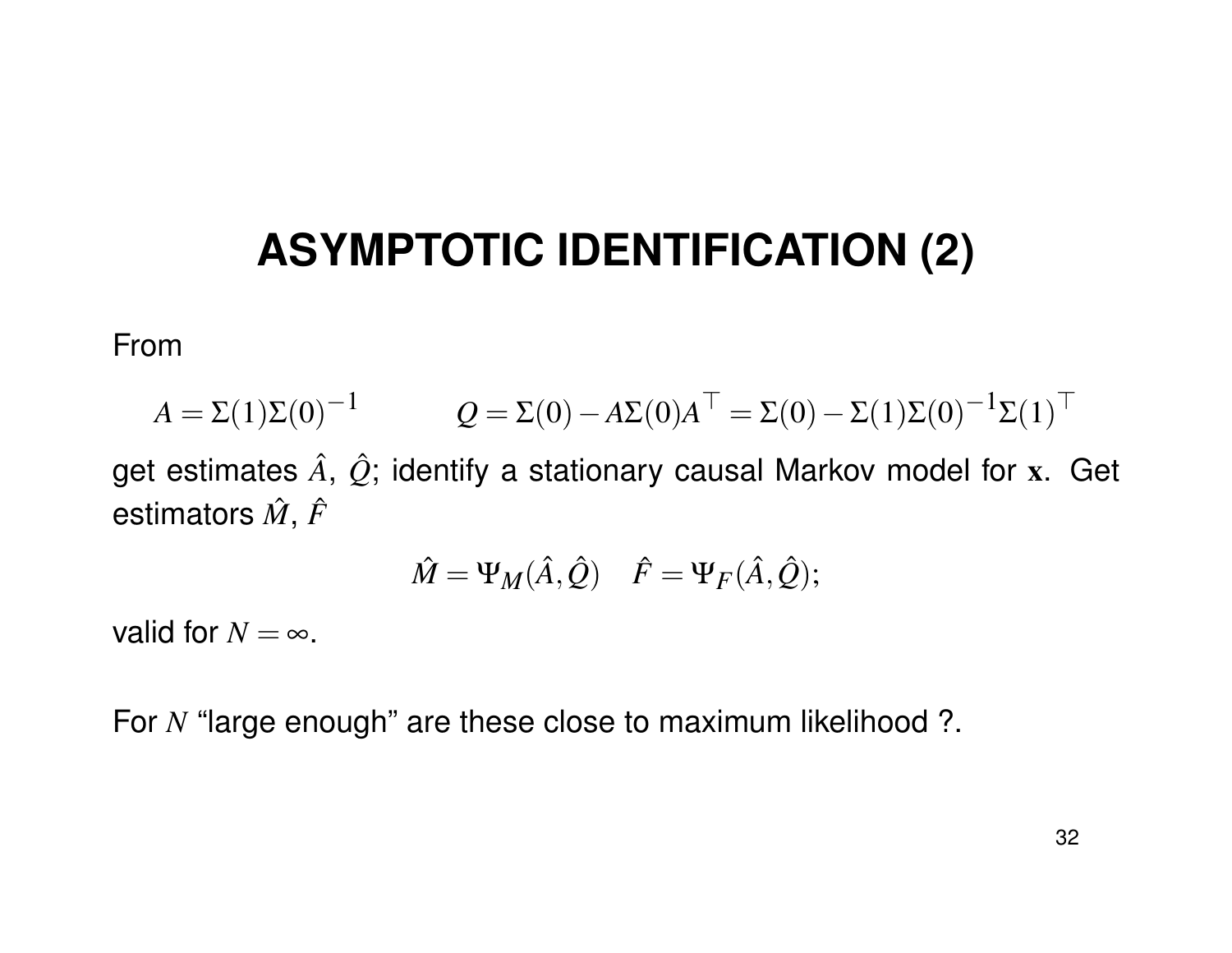

River sequence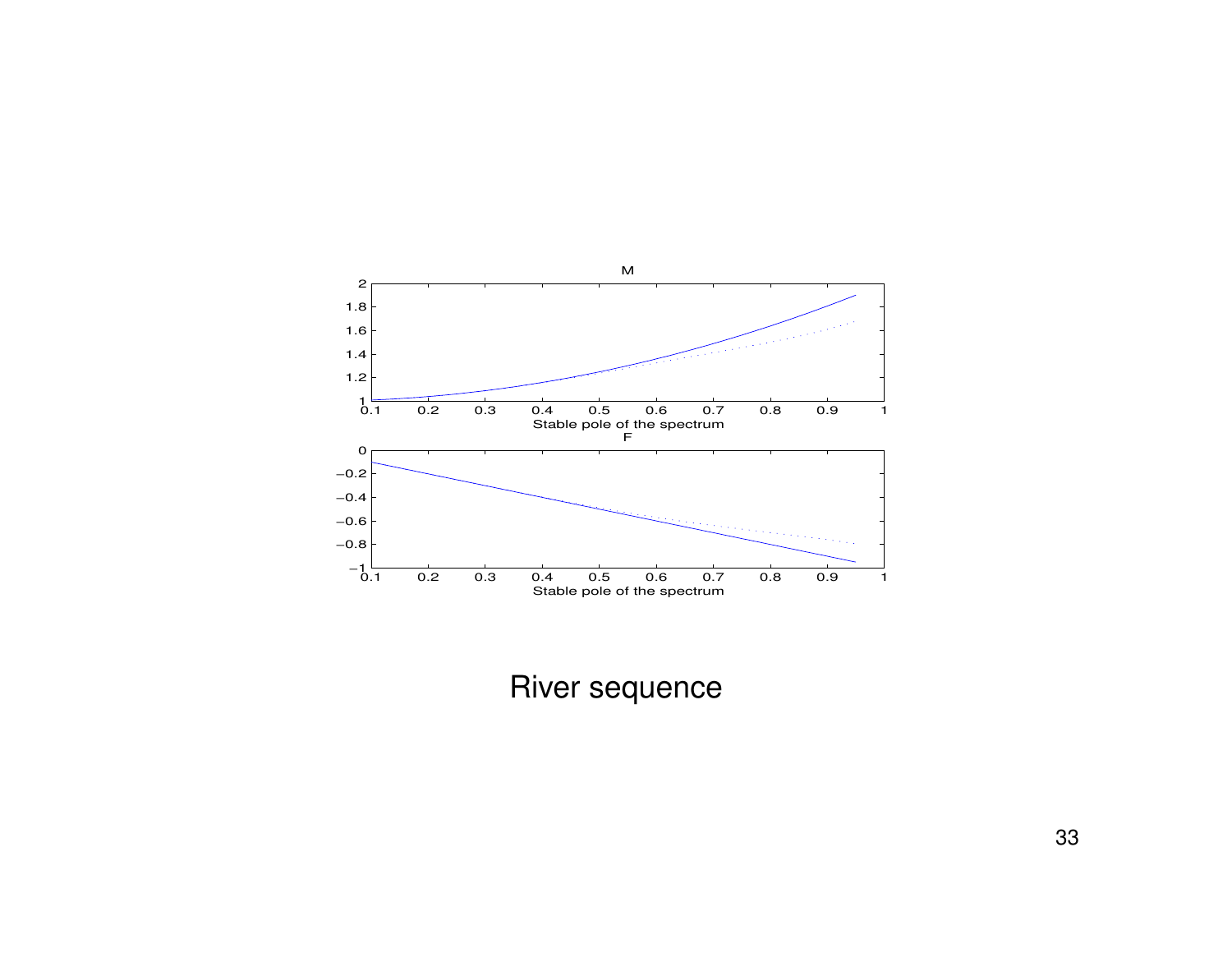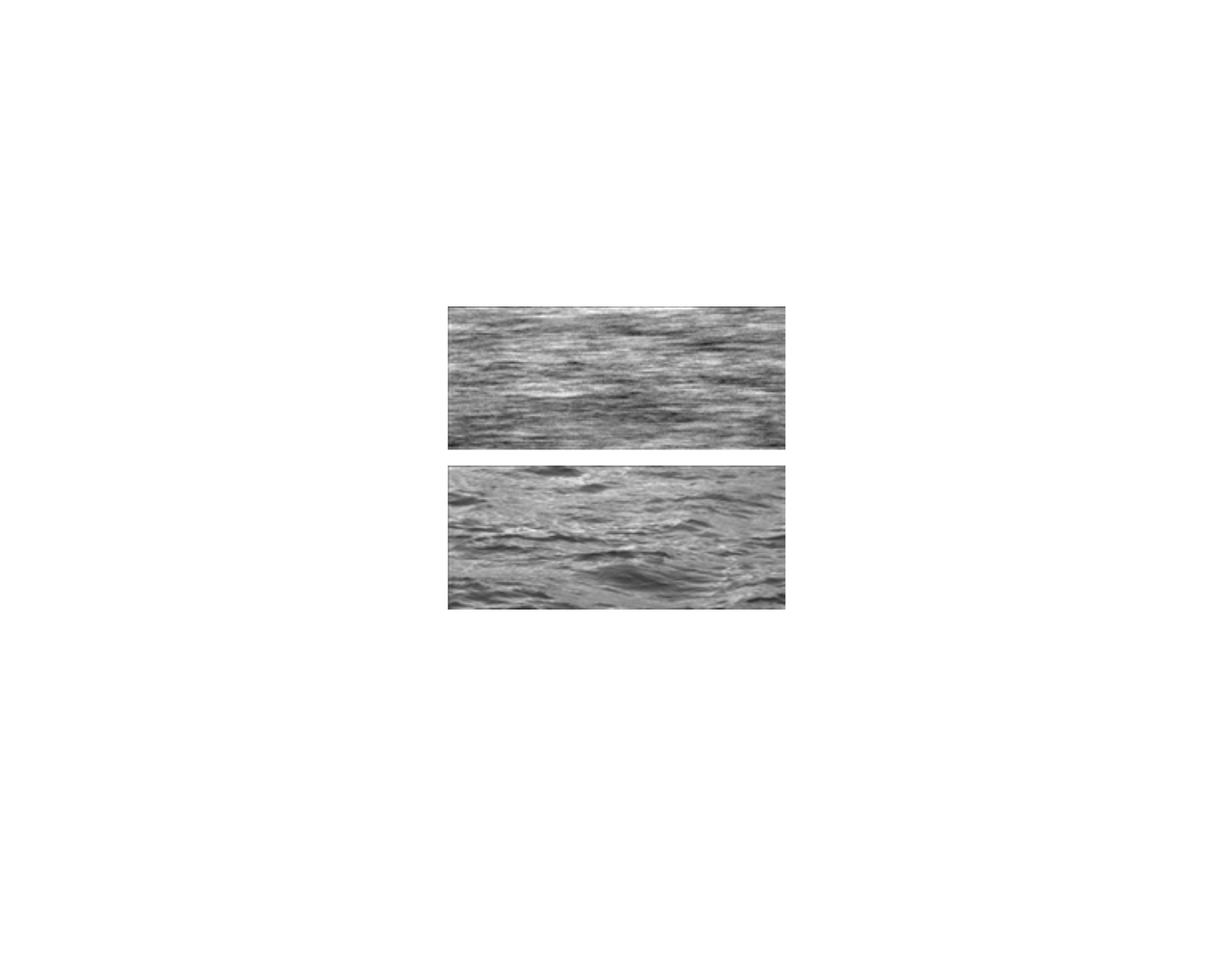#### **INFINITE-INTERVAL COVARIANCE SELECTION PROBLEM**

(Solved by the above trick) Is equivalent to a

**matrix completion problem for an infinite block-Toeplitz** > 0 **matrix**. Given  $\Sigma(0), \Sigma(1)$ , complete the infinite block-Toeplitz  $\Sigma$  so that

$$
\Sigma^{-1} = \Lambda := \begin{bmatrix} M, & -F & 0 & \dots & 0 & \dots \\ -F^{\top} & M & -F & 0 & \dots & \dots \\ 0 & -F^{\top} & M & -F & 0 & \dots \\ \dots & \dots & \dots & \dots & \dots & \dots \end{bmatrix} > 0
$$

Well known! *Infinite band extension problem* [Dym,Gohberg, Kaashoek, ..] In fact: **solvable by Levinson's algorithm!**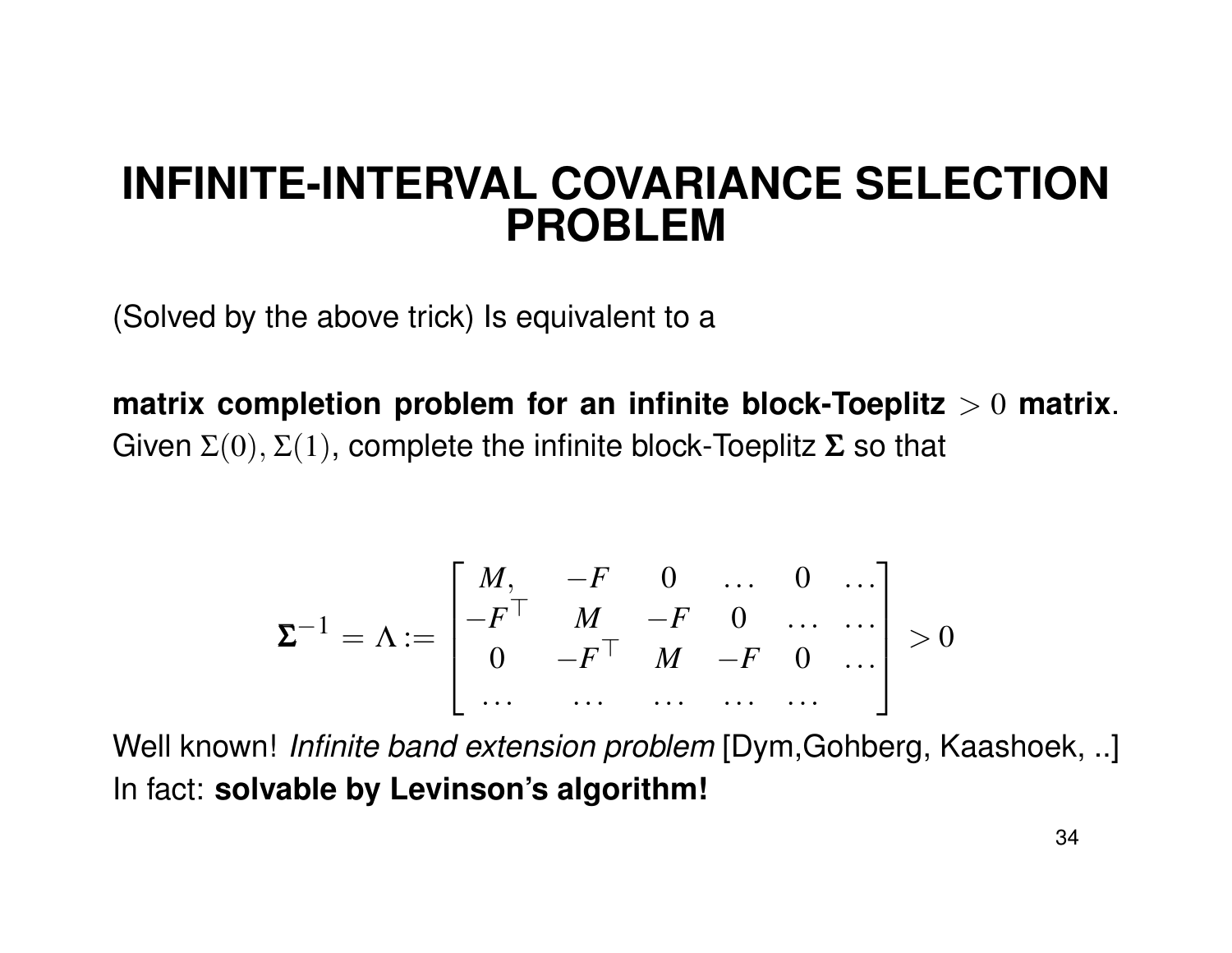#### **IDENTIFICATION OF NON-MINIMAL PROCESSES**

Generalization: log-likelihood depends on  $v + 1$  matrix parameters  $\{M_k\}$ 

$$
L(M_0, ..., M_V) = \log \det(\Lambda) - \sum_{k=0}^{V} \text{Trace} \{ M_k T_k(\underline{x}) \}
$$

ML estimated covariances

$$
\frac{1}{N}T_0 = \hat{\Sigma}(0) = \text{M.L. Estimator of } \mathbb{E} \mathbf{x}(k) \mathbf{x}(k)^\top
$$
  
...  

$$
\frac{1}{N}T_V = \hat{\Sigma}(v) = \text{M.L. Estimator of } \mathbb{E} \mathbf{x}(k+v) \mathbf{x}(k)^\top
$$

etc...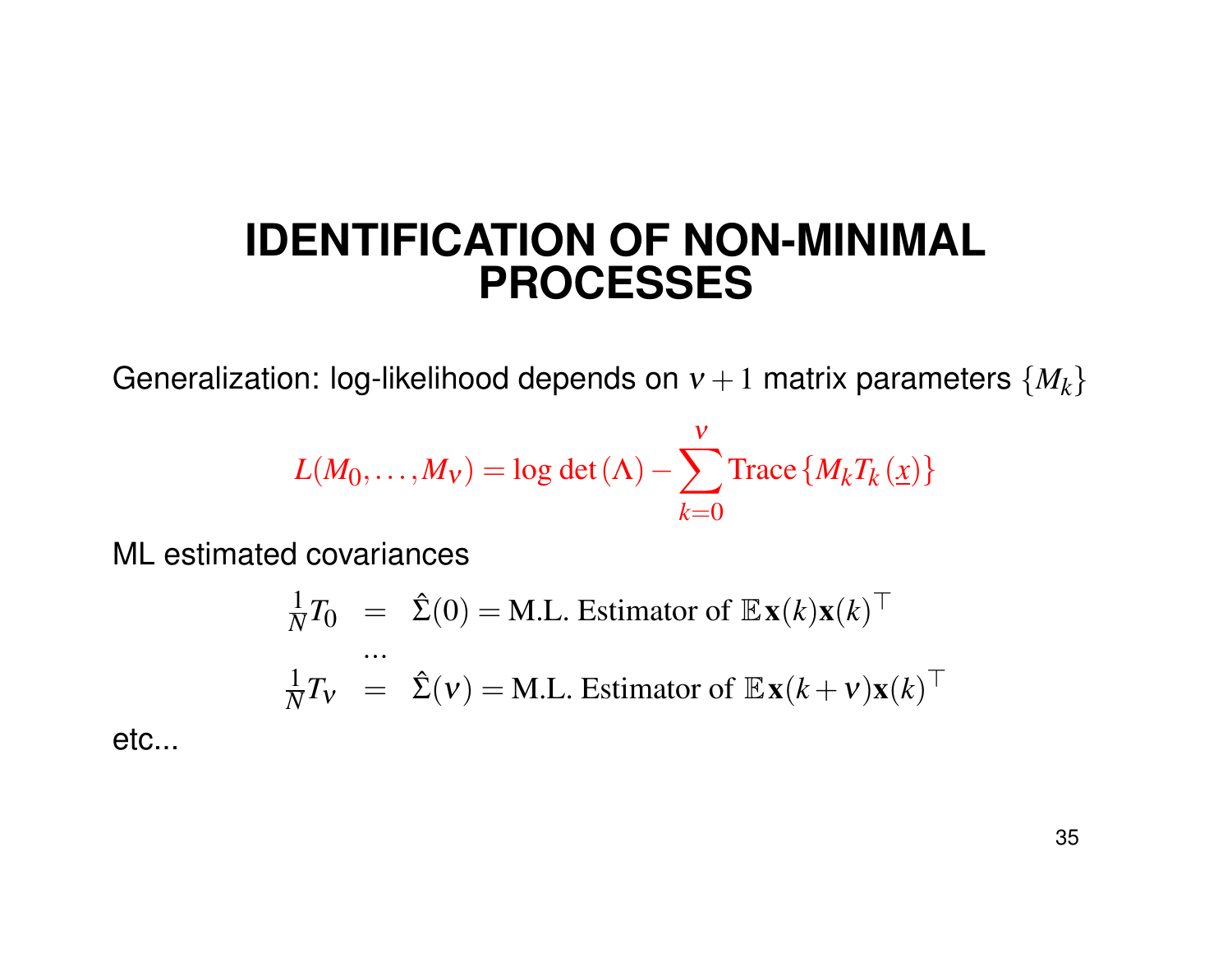#### **COVARIANCE SELECTION FOR NON-MINIMAL PROCESSES**

Basic constraint:

$$
\Sigma^{-1} = \Lambda := \text{Circ}\left[M_0, M_1, \dots, M_V, 0, \dots, 0, M_V^{\top}, M_{V-1}^{\top}, \dots, M_1^{\top}\right] \quad \stackrel{1:1}{\Leftrightarrow} \quad (M_0, M_1, \dots, M_V^{\top})
$$

**Covariance Selection Problem** (A. P. DEMPSTER, 1972): Compute the (unique) ML estimates of  $(M_0, M_1, \ldots, M_V)$  from  $\hat{\Sigma}(0) \ldots, \hat{\Sigma}(V)$ , so that

$$
\mathbf{\hat{\Sigma}}^{-1} = \mathrm{Circ}\left[\hat{M}_0, \hat{M}_1, \dots, \hat{M}_V, 0, \dots, 0, \hat{M}_V^\top, \hat{M}_{V-1}^\top, \dots, \hat{M}_1^\top\right] = \hat{\Lambda}
$$

**MATRIX COMPLETION PROBLEM:** Complete the estimated covariances  $\hat{\Sigma}(0),...,\hat{\Sigma}(v)$  with a sequence  $\hat{\Sigma}(v+1),...\hat{\Sigma}(N-1)$  in such a way that the inverse  $\hat{\Lambda} \hspace*{-0.05cm}=\hspace*{-0.05cm} \boldsymbol{\hat{\Sigma}}^{-1}$ has *block-*ν*-banded-circulant structure*.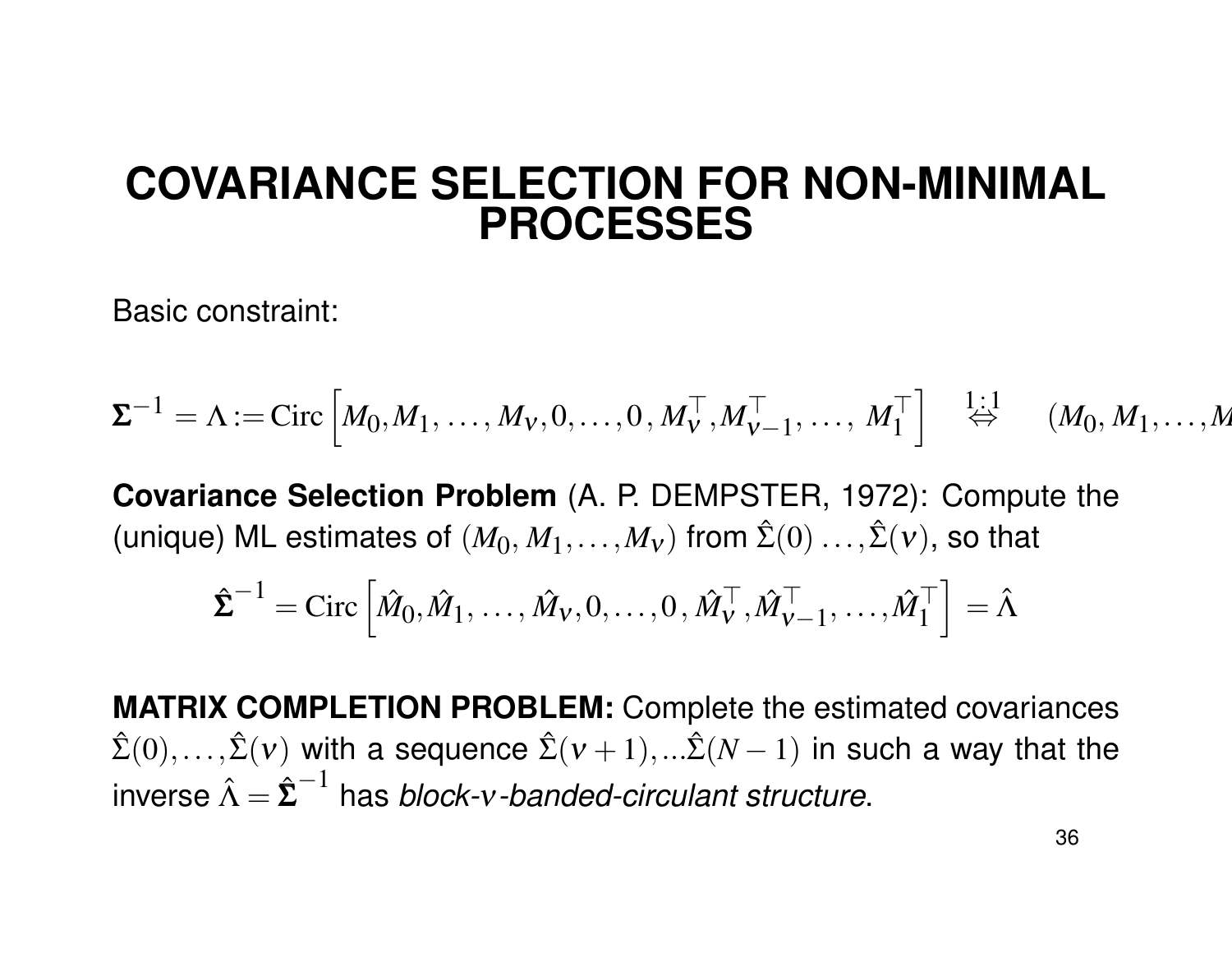### **BAND EXTENSION BY LEVINSON**

Given a finite positive definite sequence  $\Sigma(0),\ldots,\Sigma(\nu)$  compute the Levinson polynomial of order ν, *L*ν(*z*). Approximate *AR*(ν) spectrum

$$
\Phi_V(z) := L_V(z)^{-1} \Delta_V L_V(z^{-1})^{-\top}
$$

has the same Fourier coefficients  $\Sigma(0),\ldots,\Sigma(\nu)$  up to order v. The inverse

$$
\Phi_V(z)^{-1} = L_V(z^{-1})^\top \Delta_V^{-1} L_V(z)
$$

is a spectrum of the *MA*(ν) type. Since for *infinite* Toeplitz matrices

$$
\Sigma^{-1}(\Phi_{\nu})=\Sigma(\Phi_{\nu}^{-1})
$$

 $\mathbf{\Sigma}^{-1}$  is **banded** of width  $ν!$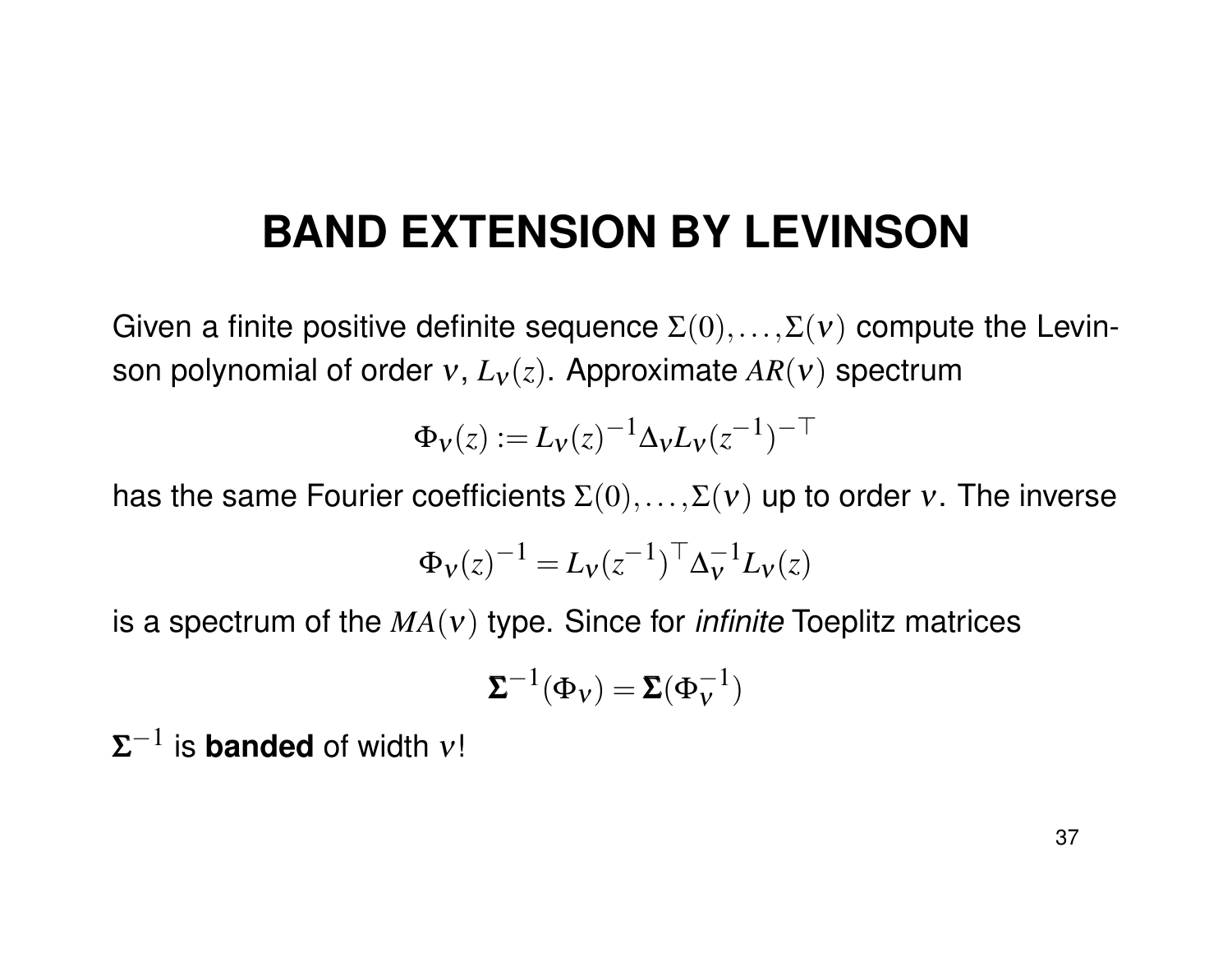### **CIRCULANT BAND EXTENSION BY LEVINSON**

Spectral mapping

$$
\Sigma^{-1}(\Phi_{\boldsymbol{\mathcal{V}}})=\Sigma(\Phi_{\boldsymbol{\mathcal{V}}}^{-1})
$$

does not hold for *finite* Toeplitz matrices. But it **holds for finite blockcirculants**.

IDEA: do Levinson for DFT spectra!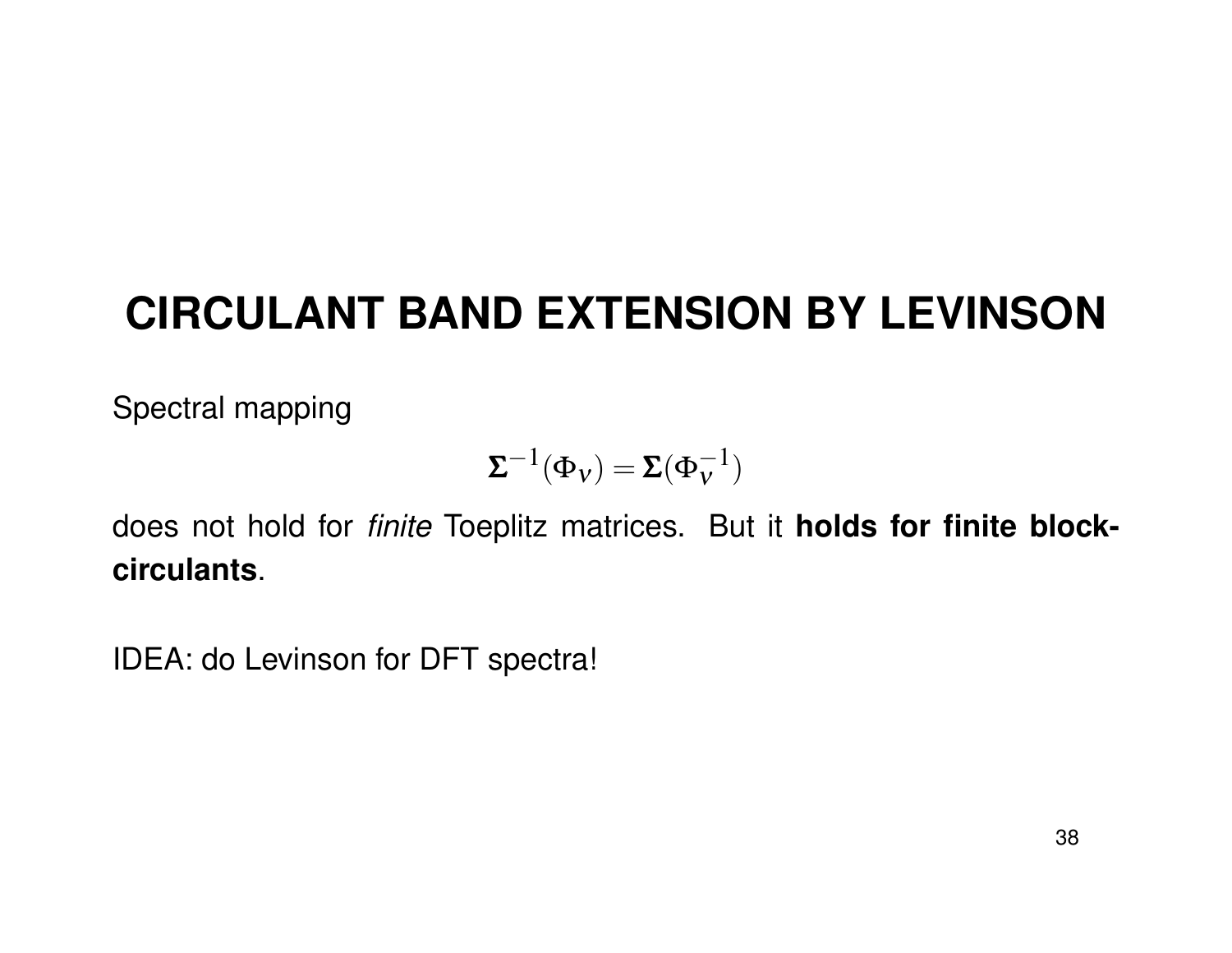### **CONCLUSIONS**

- Stationary reciprocal state models : natural acausal models for processes on a finite lattice
- Apply naturally to textured images
- Elegant algebraic/frequency-domain treatment by block-circulant theory
- Exact (ML) model identification from data: open problem. Special case solvable by *circulant band extension*
- Much remains to be done !!!